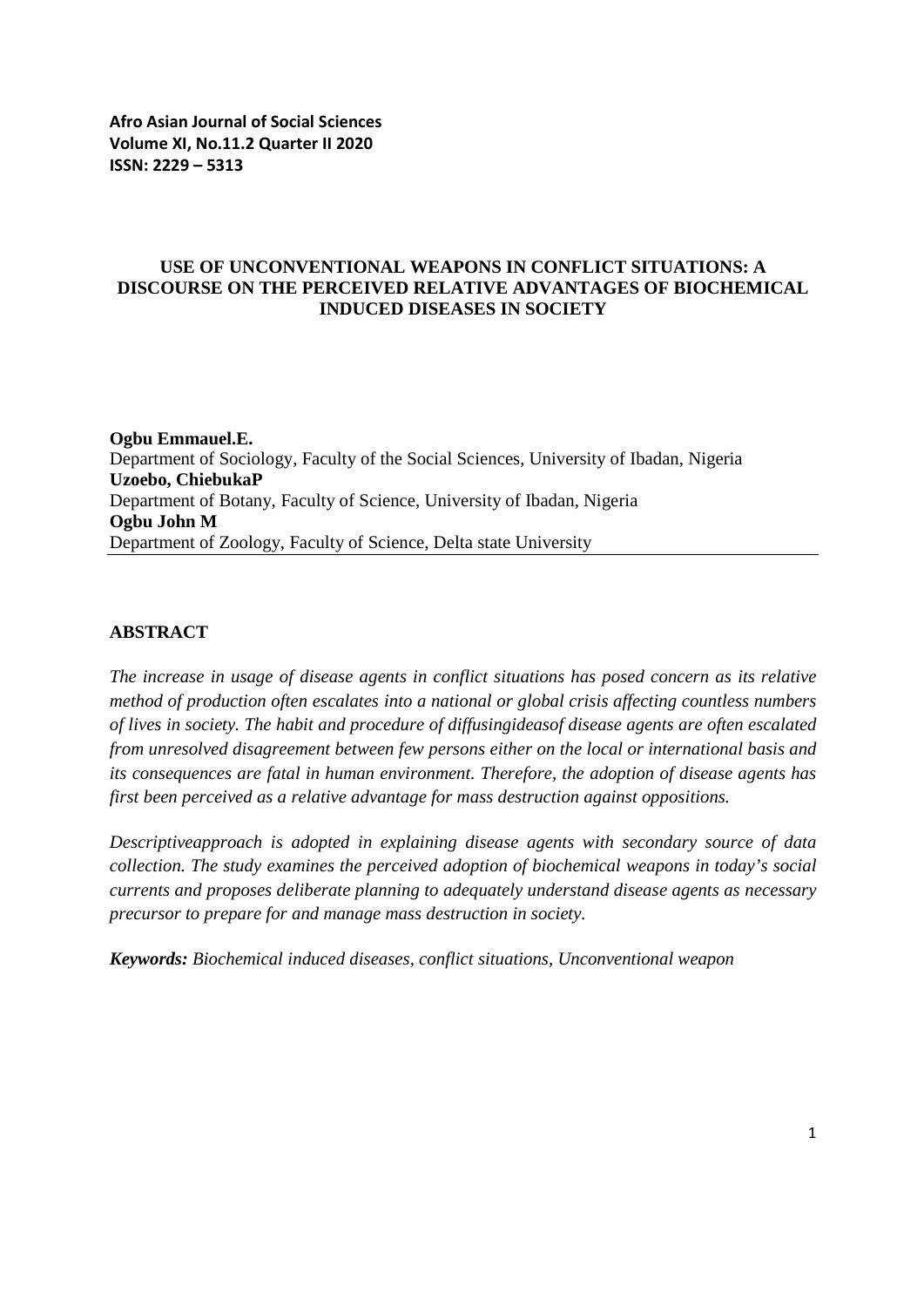#### **Introduction**

The increase in usage of disease agents in conflict situations has posed concern as relativelyemerging strategiesto produce it from readily precursor compounds, naturally occurring or genetically modified microorganisms often escalates into a national or global crisis affecting countless numbers of lives in society. Employing bio-chemical weapons in conflict situation start from an unresolved disagreement between few persons either on the local or international basis.

Relative advantage is the degree to which an innovation is perceived as being better than an idea it supersedes in terms of economic profitability, social prestige, compatibility, or other benefits and consistent with the existing values, past experiences, and needs of potential adopters. Perceived relative advantage may change with circumstances or conditions not permanently fixed, but having a meaning, gain, benefit or value that can be established in relation to something or someone else and will change according to that circumstance or conditions encountered (Spacey, 2017; Rogers, 1995; Mairura, 2016; Microsoft Encarta, 2009).

It is no news that the perception of biochemical agents as having a relative advantage has many linked prevailinghistorical attempts. This illustrates the difficulty of differentiating between a naturally occurring epidemic and an alleged or attempted biological warfare attack, a problem that has continued into present times. The perceived relative advantage of employing unconventional weapons in conflict situation poses difficulty in controlling the proliferation of biological weapons in society. What may look like an ordinary outbreak of diarrheal disease early in deployment could be, instead, a case of sabotage of food or water supplies with an infectious agent. This type of operation might even be carried out by enemy special force against citizens of other countries in garrison at home or deep behind friendly lines (Riedel, 2004; Eitzen, 1997).

From article one of the biological weapon convention, biological weapons are equipment's (microbial, toxin or other agents) or means of delivery whose method of production is designed to be used for hostile purposes or in armed conflict situations, except where intended for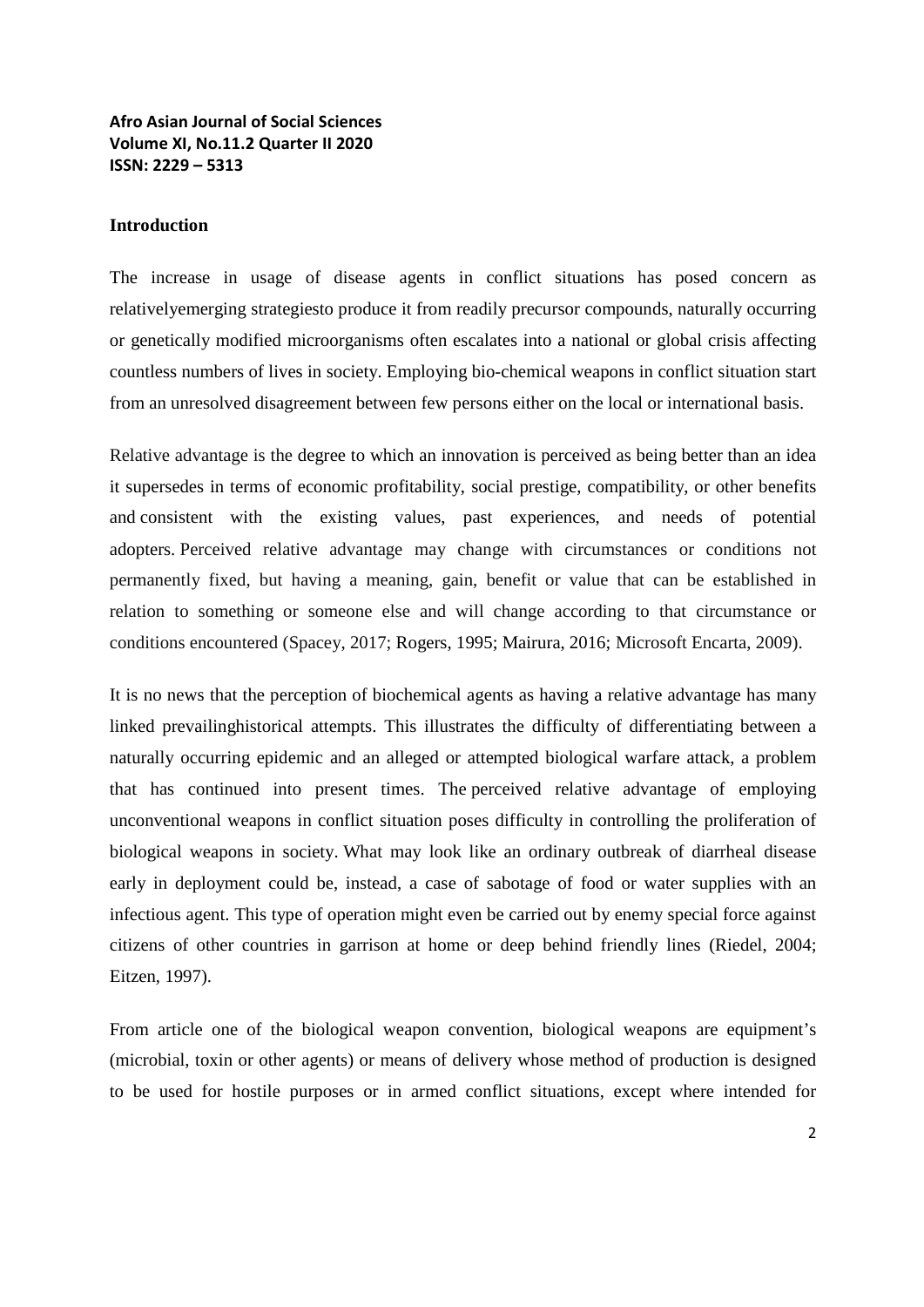purposes not prohibited under the believe of being consistent with that purposes. And also, from article two of the chemical weapon convention, chemical weapons are munitions and devices, specifically designed to cause death or other harm temporarily, permanently or incapacitation to humans or animals through the toxic (chemicals) properties and their precursors, except where intended for the purposes not prohibited under the belief of being consistent with such purposes. The ubiquitous threat of bioterrorism is real and significantly potent. It is neither in the realm of science fiction nor confined to our nations (Beeching, Dance, Miller, & Spencer, 2002; Organization for the Prohibition of Chemical Weapons, 2002).

With advances in modern technology, the delivery and usage of biological warfare agents have spread through various carriers and mediums. These are well suited for use in bioterrorism or for attack by poorer (or rich) nations against the rich (or poorer) (so called "asymmetric methods" of attack) as they are believed by the adopters to be cheap and easy to obtain and disperse, despite the cost and danger. Spite of this, suicide attacks would be extremely effective for disseminating replica diseases such as smallpox: Ebola, Zikka virus, Lasser fever, and so on where food, water, soil, and air are most suitable vehicles for local delivery of pathogens (Beeching, Dance, Miller, & Spencer, 2002; Organization for the Prohibition of Chemical Weapons, 2002; Committee on Toxicology, 1985; Sokolow, Mauvais et al., 1997; Riedel, 2004).

Moreover, there have been several occasions when it has been reported that biochemical weapons have been used in a conflict situation when in fact they were not. Such reports may disseminate misperception, intention to deceive, cause conflict, hinder development, or other errors. Notwithstanding, there has been prevalence on the usage of biochemical weapons before recent times. For instance, the Rajneeshee cult caused over 750 cases of food-borne diseases like salmonellosis bacteria diseases that affect the intestinal tract of both animals and human by contamination of salads in Oregon in 1984 that destroyed countless number of lives. Sverdlovsk suffered the single largest epidemic of inhalation anthrax in history (Committee on Toxicology, 1985; Sokolow, Mauvais et al., 1997; Riedel, 2004; Newman, 2000; Török, Tauxe, Wise, &Livengood, 1997; Block, 2001).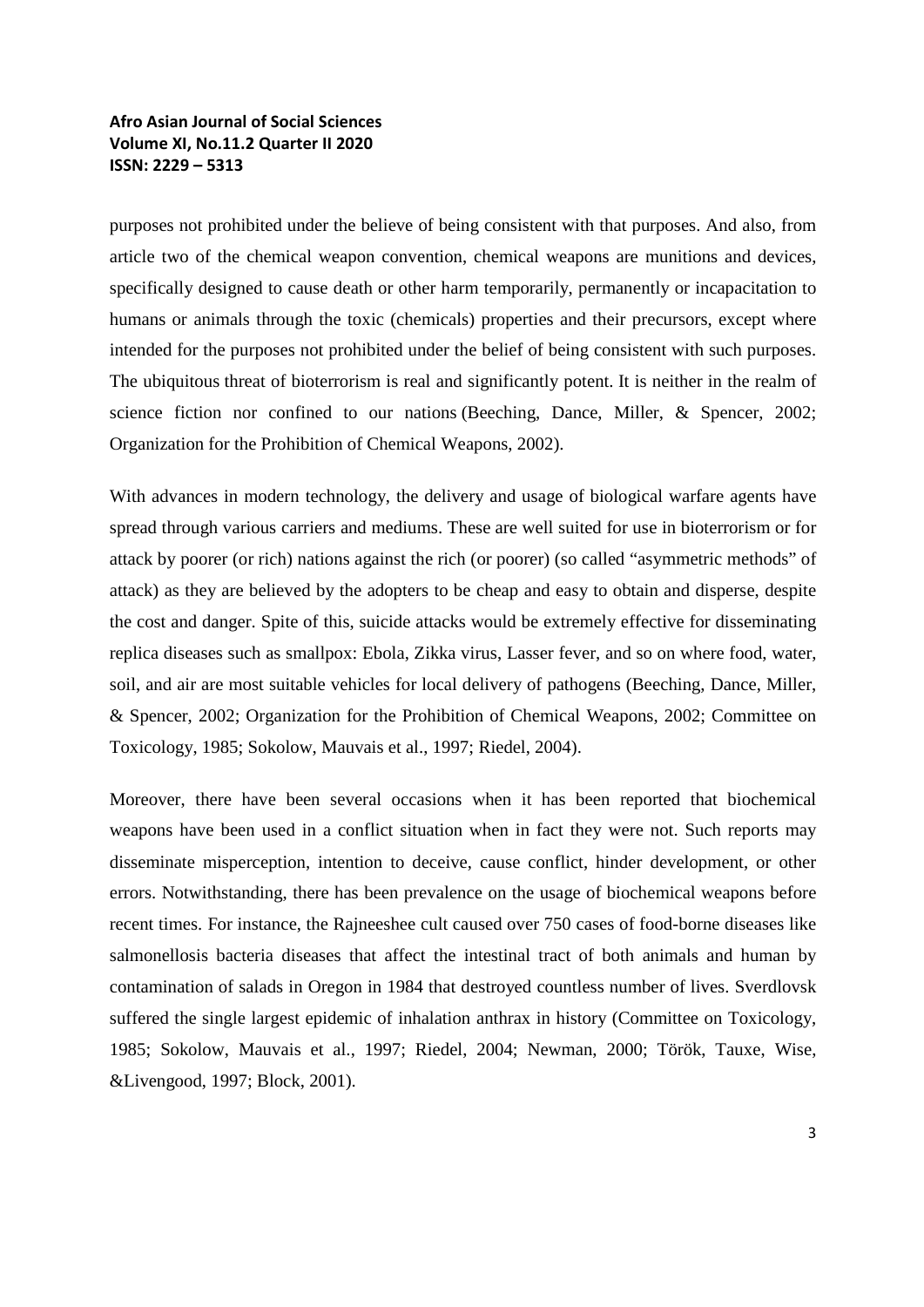This study attempts to achieve the following objectives:

- i. To investigate the prevalence of biochemical induced weapons in warfare
- ii. To examine the epidemiological effects of induced biochemical weapons in conflict situations.
- iii. To discuss the global problem of induced biochemical weapons on the Third World countries.
- iv. To discuss the impacts of biological weapon on plants

v. To identify the key factors influencing the method of dissemination of biochemical weapons.

vi. To examine the consequences of dissemination of induced biochemical agents.

vii. To discuss the ways to control the use unconventional weapons in conflict situations.

#### **The prevalence of biochemical induced weapons in warfare**

In the last 46 years, there have been documented increases in the number of States-sponsored programs that have progressed in biotechnology, biochemistry development and production of weapons for both offensive and defensive purposes (Riedel, 2004; Carter, 2000; Miller, &Engleberg, 2001; Alibeck& Handelman, 1998).

The adoption of unconventional weapons in conflict situations became sophisticated during the 19 and 20 centuries. Since the documented controversies over yellow rain incident remain unresolved, health risk posed by various microorganisms needs to be evaluated, both its historical and biological development better understood. The 1925 and 1975 Geneva Protocol (treaties) were ineffective in controlling the proliferation of biological weapons, many countries in Eurasia have engaged in large-scale production of offensive and defensive weapons. As a result of these, more than 500 million people died of infectious diseases. Several tens of thousands of these deaths were due to deliberate releases of pathogens or toxins (Riedel, 2004; Frischknecht, 2003).

Over the years, the desire for consistency in protection, development, advancement and dominance, shows that certain rationality behind such consistency are influenced by the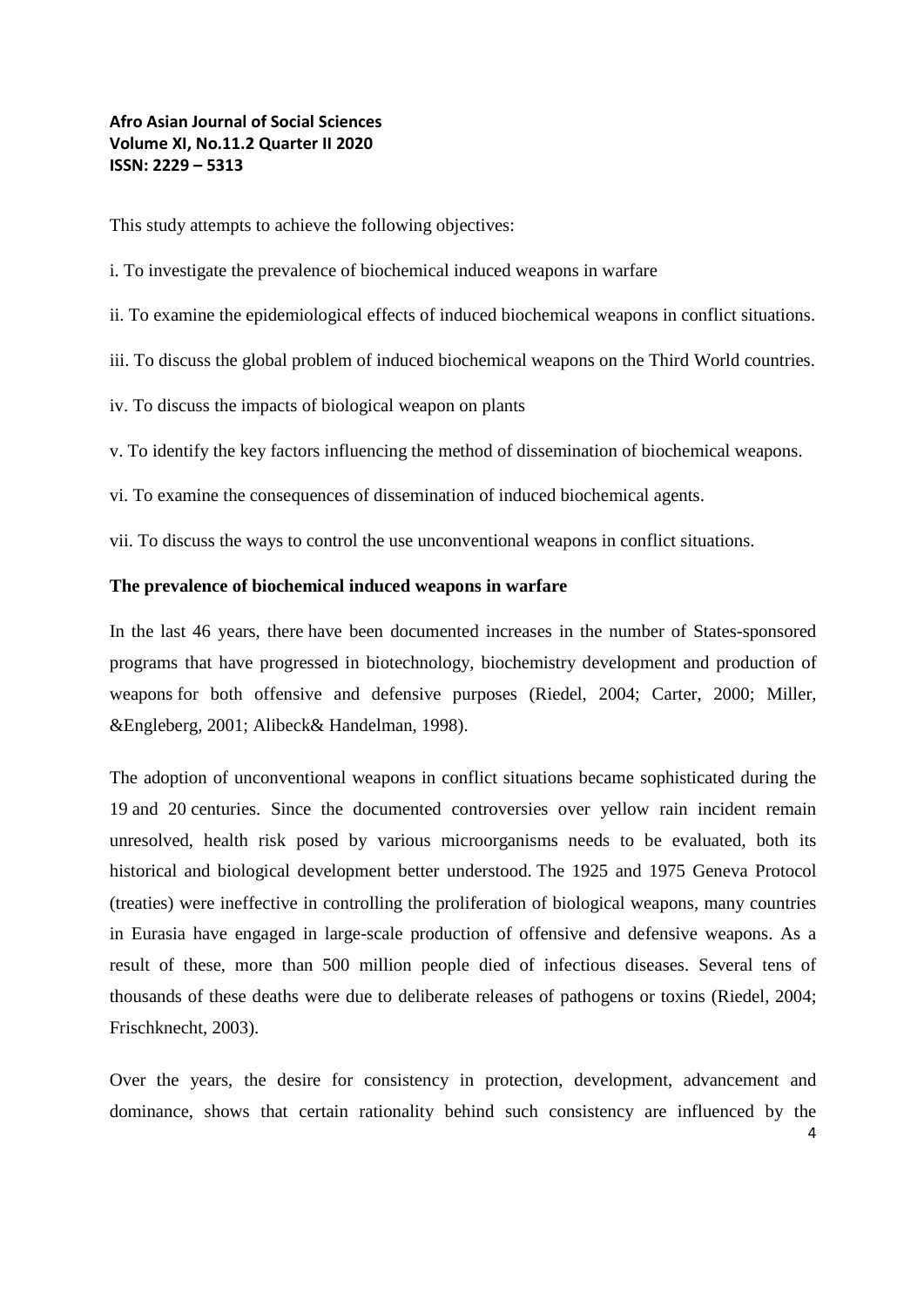perceived believe of its relative advantage against opposition or threats, but to convey the usage of unconventional weapons as a result of the believe that it is popularly employed because it can be easily produced from readily precursor compounds or from naturally occurring or manipulated microorganisms can be misleading affirmation (Fulco, Liverman, & Sox, 2000; Khan, Morse, &Lillibridge, 2000).The evaluations we have made in the past predispose us to behave in consistent ways in terms of goal formation, behavior and responses to others (Bargh& Chartrand, 1999; Riedel, 2004; Cialdini, 1993).

The poorly protected use of radioactive and biochemical agents has in no small measure given rise to local and international production of biochemical weapons and terrorists networks. Many countries in Euroasia are known to have active research programs in the production of nuclear and biochemical weapons. The potential of these weapons are deadly with incapacitating effects on susceptible population. Some literatures show that the continuous proliferation on the affected population and surroundings is as a result of the perceived relative low cost of producing biological weapons, and an insidious onset of symptoms that can mimic endemic diseases (Hashmi & Lee, 2004; Girincione, et al., 2002; Eitzen, 1997).

The above proposition is not far from the incidence of Black Death plague. For instance, the rationality of certain military leaders in the middle ages recognized that victims of infectious diseases could become weapons themselves. And in 1346, during the siege of Feodosia, Ukraine (the then Caffa), an attacking Tartar force converted their misfortune of epidemic plague into an opportunity by hurling the cadavers of their deceased into the city; thus, initiating an epidemic plague in the city. The outbreak of the plague followed, forcing a retreat of the Genoese forces. The plague pandemic, also known as the Black Death, swept through Europe, the Near East, and North Africa in the 14th century and this was probably the most devastating public health disaster history recorded (Eitzen&Takafuji, 1997; Wheelis, 2002; Riedel, 2004).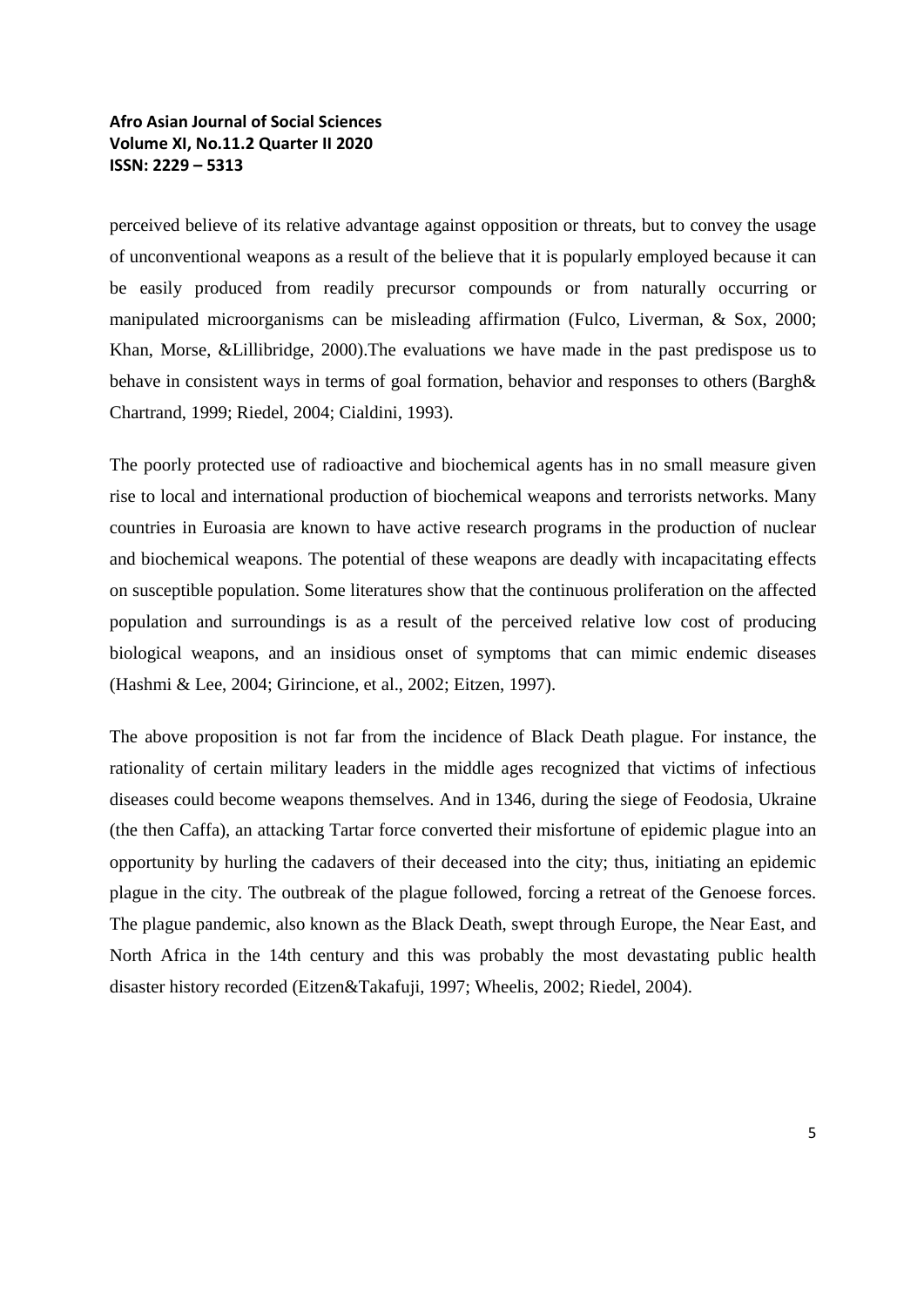#### **The epidemiological effects of induced biochemical weapons in conflict situations**

The hidden and high-level undetectable potentials of most biochemical agents may cause more psychological disruption than conventional weapons, especially to unprepared civilians and military units in Africa and other developing countries. The prospects of dying from an incurable, painful and highly communicable disease can cause panic, anxiety and fear among unprotected civilians, and soldiers trained to fight against conventional weapons only (Eitzen, 1997).

In an attempt to avoid ontological biases in applying the concept of perceived relative advantages of disease and disease outbreaks by those who both suggested and used it, it is believed that Pizarro is said to have presented South American natives with variola-contaminated clothing in the 15th century and during the French-Indian War (1754–1767), Sir Jeffrey Amherst, the commander of the British forces in North America, suggested the deliberate use of smallpox to diminish the native Indian population hostile to the British. Also, an outbreak of smallpox in Fort Pitt led to a significant generation of fomites and provided Amherst with the means to execute his plan.

In addition, under the direction of Shiro Ishii (1932–1942) and Kitano Misaji (1942–1945), Substantial records shows that after the 1346 pandemic plague, there had been several utilization of disease agents and poisons in war fronts, by research bodies from 600 BC till this present day, as claimed by Reidel (2004) the military personnel's catapulted the bodies of its dead soldiers into the camp of their enemies. In fact, since the past 2000 years, the use of biological agents has increased in both its usage and consequences within anthropogenic environments (Riedel, 2004; Henderson, et al., 1999; Christopher, Cieslak, Pavlin, &Eitzen, 1997).

One of the Asian countries conducted biological weapons research known as Unit731 in Manchuria from approximately 1932 until the end of World War II. As a result of this knowledge, more than 10,000 prisoners of war are believed to have died due to experimental infection containing inoculation of agents causing gas gangrene, anthrax, meningococcal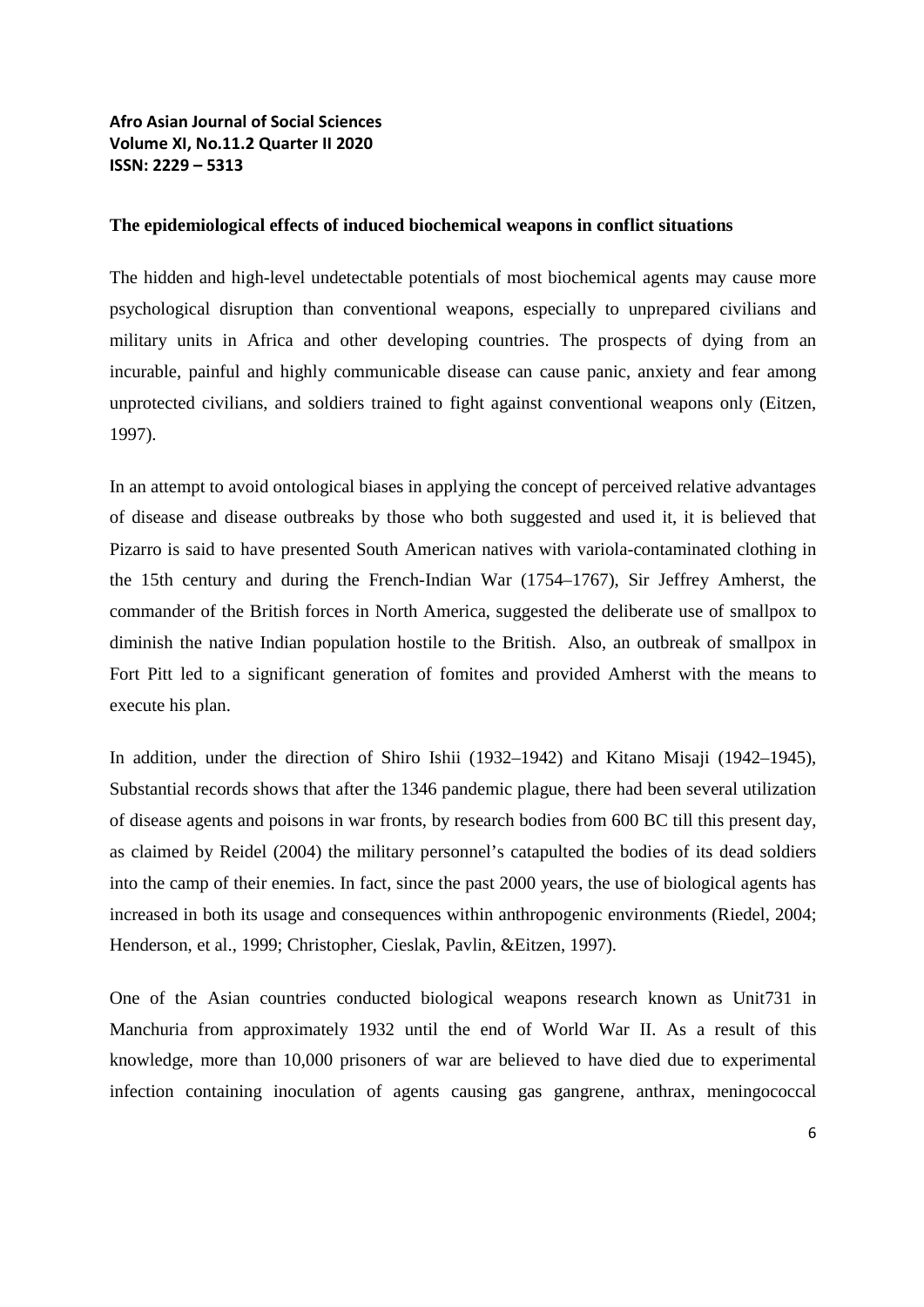infection, cholera, dysentery, or plague and other extremely poisonous fungal toxins during the program. (Eitzen&Takafuji, 1997; Robertson & Robertson, 1995; Derbes, 1996; Christopher, Cieslak, Pavlin, &Eitzen, 1997; Kadlec, Zelicoff, &Vrtis, 1997).

Based on its perceived benefits and adoption, biochemical weapons, its innovation, style of production, and broad availability through secret channels have led to a further spread and increased desire among developed and developing countries to have them as alternative plans to pilot offensive and defensive approach against oppositions (Tornatzky& Klein, 2012; Riedel, 2004).

Thanks largely to modern science and technology; many of us today enjoy far richer, healthier and longer lives than our grandparents or great grandparents, or those who came before. Nevertheless, the modern world is confronted by grave global problems. The lethal character of modern war, the spread and threat of armaments, conventional, chemical, biological and nuclear, severe poverty and death of millions in Africa, Asia and elsewhere, destruction of tropical rainforests and other natural habitats; rapid extinction of species; annihilation of languages and cultures. And over everything hangs the menace of climate change, threatening to intensify all the other problems (Maxwell, 2017).

#### **The global problem of induced biochemical weapons and the Third World countries**

All these grave global problems are almost inevitable outcome of the successful exploitation of science and technology plus the failure to build aim- oriented rationality into the fabric of our personal, social and institutional lives. Technological and biosciences seem inherently desirable and, in many ways, are highly desirable. But our successes in achieving these ends also bring about global warming, war, vast inequalities across the globe, destruction of habitats and extinction of species. For instance, it is recorded that a country legally and illegally, attempted to obtain yellow fever virus from Rockefeller institute in New York (Maxwell, 2017; Harris, 2002).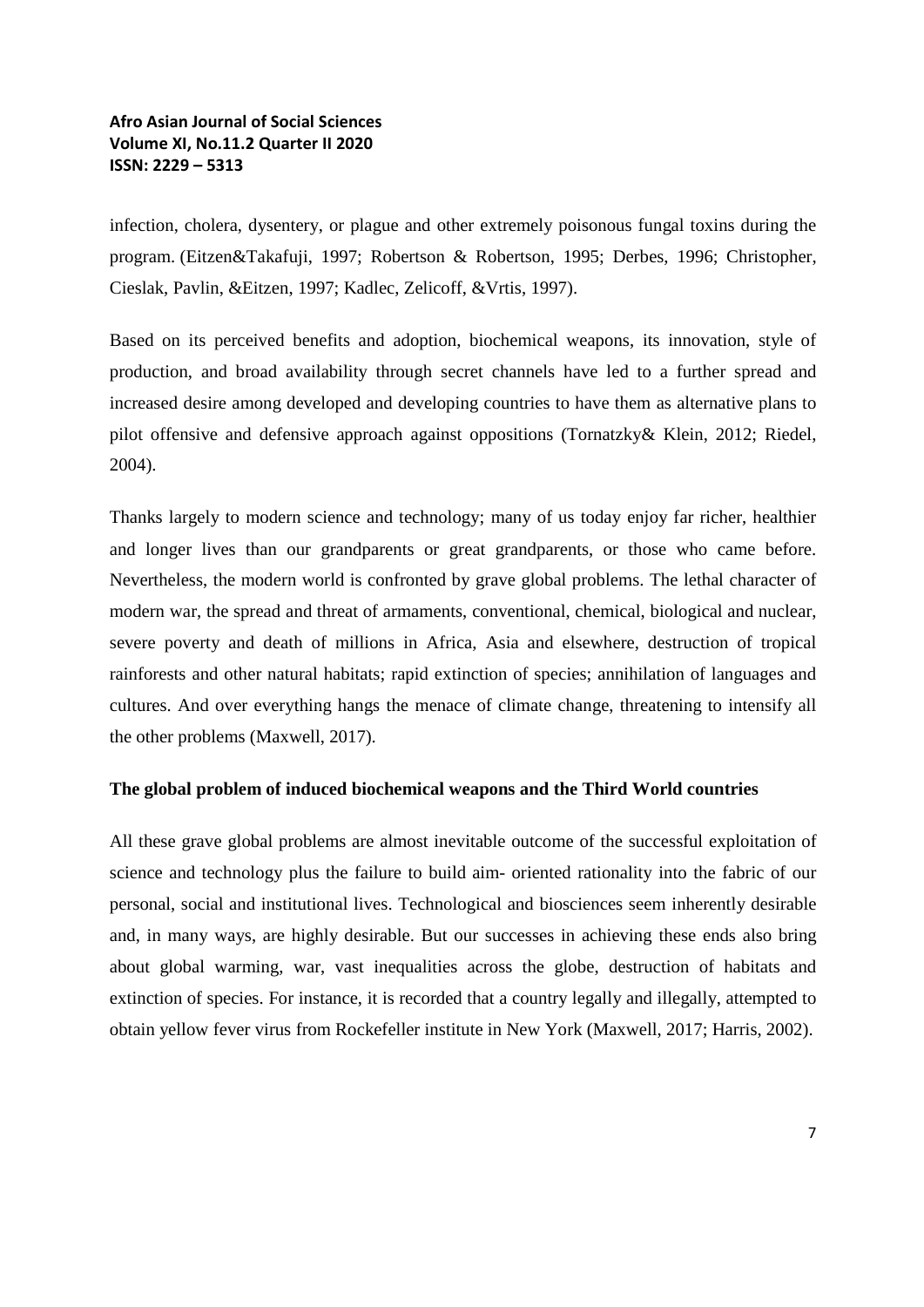But there have also been other (salient) successful attempts and usage of biochemical weapons by other countries against their oppositions. For instance, on international grounds, countries in Europe and Asia have accused each of using Germ warfare, Toxin weapon and Yellow rain (Chevrier& Stern, 1991).

These insights close response to reasons behind the trends of countries exploring nuclear weapons, increased terrorist networks and a threating possibility of more production of biochemical weapons that cannot be ignored in recent times.

The questions (when is war a legitimate option, who are the legitimate targets, what weapons may be used to attack and possibly kill the targets?) posed by Hashmi and Lee (2004), reveals that those who utilize the use of unconventional weapons in conflict situations have potential targets to attack, possibly kill and the consequences of these abounds

In the so called "post war" period since 1945, at least 20 million people have died in over 100 conflict situations of which nine out of ten casualties in modern warfare conflict situations are civilians, and over 60 million people have been wounded, imprisoned, separated from their families and forced to flee their homes or countries under the darkness of conflict situations, (National Geographic Society, 1994, Vol. 186, No.2).

Every confirmed use of biochemical weapons since World War 1 has occurred in the developing world but they are unproven allegations as the cause for diverse outbreaks in the Third World countries. Hence, the use unconventional weapons in conflict situations are a major obstacle to sustainable development as tremendous efforts to spur economic growth come to naught (Chevrier& Stern, 1991; Yukie, 2015).

Below are some examples (Table 1 and 2) showing how biochemical weapons have been used in a wide variety of ways from Documents and material held in the Sussex Harvard Information Bank at SPRU- Science and Technology Policy Research University of Sussex, United Kingdom.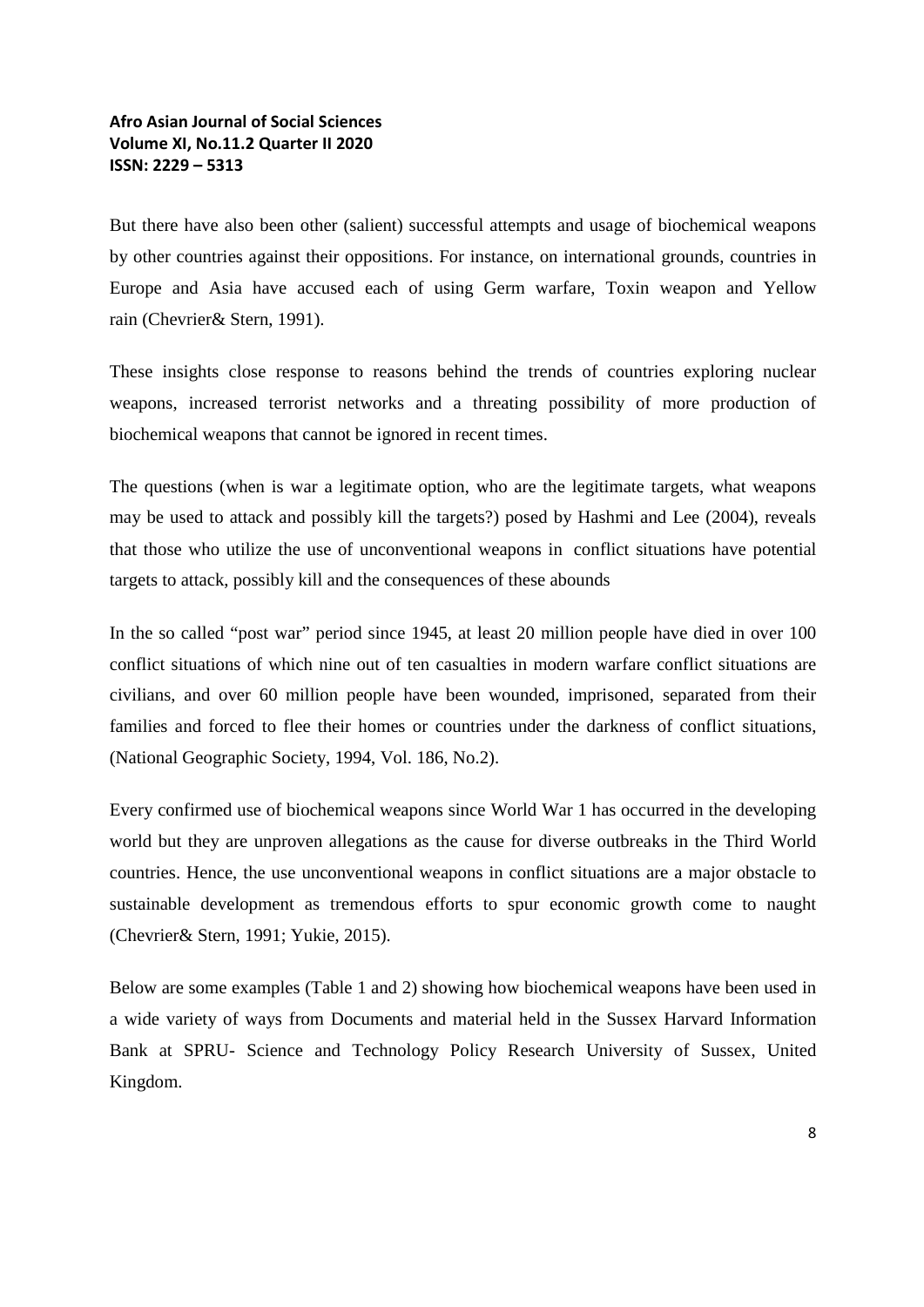# **Table 1: Example of historical attempts on the usage of induced Biological and Chemical agents in warfare during the past 2000 years**

| Time             | Events                                                                                                                            |
|------------------|-----------------------------------------------------------------------------------------------------------------------------------|
| 600<br><b>BC</b> | Solon used the purgative herb Hellebore during the siege of Krissa                                                                |
| 1155             | Emperor Barbarossa poisoned water wells with human bodies in Tottona, Italy                                                       |
| 1346             | Tarfar forces catapulted dead bodies of plague victims over the city walls of caffa,<br>Crimean Peninsula (now Feodosia, Ukraine) |
| 1495             | Spanish mix wine with blood of leprosy patients to their French foes in Naples, Italy                                             |
| 1675             | German and French forces agree to not use "poisonous bullets"                                                                     |
| 1710             | Russian troops catapulted human bodies to plague victims into Swedish cities                                                      |
| 1763             | British distributed blankets from smallpox patients to Native Americans                                                           |
| 1797             | Napoleon flooded the plains around Mantua, Italy, to enhance the spread of malaria                                                |
| 1863             | Confederates sold clothing from yellow fever and smallpox patients to Union troops<br>during the US Civil war                     |
| 1914-<br>1918    | During World war 1 Germany and France agents used Glanders and anthrax against their<br>opponents                                 |
| 1939-<br>1943    | World war 2 Japan and several other countries used plague, anthrax, and developed<br>biological weapons programs                  |
| 1980-<br>1988    | Persian Gulf war, Iraqi used mustard gas and tabun against Iran and other ethnic groups<br>inside Iraq                            |
| 1995             | Aum Shinrikyo used sarin gas in the Tokyo subway system                                                                           |

**Riedel, 2004**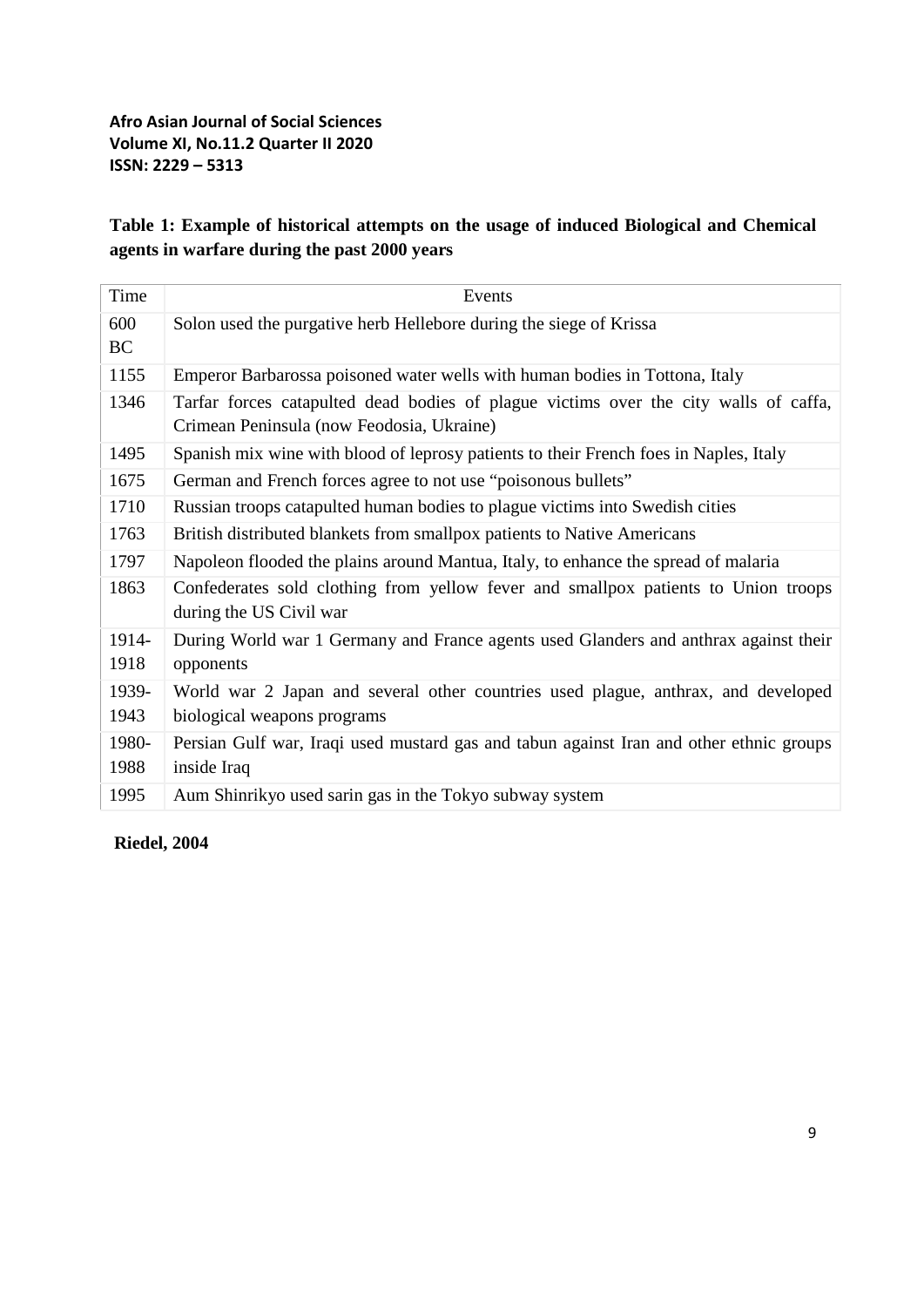# **Table 2: Some of the antipersonnel toxic and infective agents whose hostile use since 1918- 2001 has been verified**

| Period<br>Location of use<br>Agents<br>1919<br>Adamsitediphenylchloroarsine (a sensory irritant) mustard gas<br>Russia<br>1923-1926<br>Bromomethyl ethyl ketone (a tear gas) chloropicrin mustard gas<br>Morocco<br>1935-1940<br>Chlorine<br>choking<br>agent) chloroacetophenone<br>(a<br>diphenylchlorarsine mustard gas phenyldichlorarsine phosgene<br>Abyssinia<br>1937-1945<br>Chloroacetophenone, diphenylchloroarsine (a sensory<br><i>irritant</i> )<br>hydrogyn cyanide, lewisite, mustard gas, phosgene, yerssinia pestis<br>Manchuria<br>1963-1967<br>Chloroacetophenone, mustard gas, phosgene<br>Yemen<br>1965-1975<br>2-chlorobenzalmalononitrile<br>Viet Nam<br>1982-1988<br>2-chlorobenzalmalononitrile, mustard gas, sarin, tabun<br>Iraq<br>1984<br>Salmonella enteritidis serotype typhimurium<br><b>United State</b><br>1994-1995<br>Nerve gas sarin<br>Japan<br>2001<br>Bacillus anthracis<br><b>United State</b> |  |  |
|-----------------------------------------------------------------------------------------------------------------------------------------------------------------------------------------------------------------------------------------------------------------------------------------------------------------------------------------------------------------------------------------------------------------------------------------------------------------------------------------------------------------------------------------------------------------------------------------------------------------------------------------------------------------------------------------------------------------------------------------------------------------------------------------------------------------------------------------------------------------------------------------------------------------------------------------|--|--|
|                                                                                                                                                                                                                                                                                                                                                                                                                                                                                                                                                                                                                                                                                                                                                                                                                                                                                                                                         |  |  |
|                                                                                                                                                                                                                                                                                                                                                                                                                                                                                                                                                                                                                                                                                                                                                                                                                                                                                                                                         |  |  |
|                                                                                                                                                                                                                                                                                                                                                                                                                                                                                                                                                                                                                                                                                                                                                                                                                                                                                                                                         |  |  |
|                                                                                                                                                                                                                                                                                                                                                                                                                                                                                                                                                                                                                                                                                                                                                                                                                                                                                                                                         |  |  |
|                                                                                                                                                                                                                                                                                                                                                                                                                                                                                                                                                                                                                                                                                                                                                                                                                                                                                                                                         |  |  |
|                                                                                                                                                                                                                                                                                                                                                                                                                                                                                                                                                                                                                                                                                                                                                                                                                                                                                                                                         |  |  |
|                                                                                                                                                                                                                                                                                                                                                                                                                                                                                                                                                                                                                                                                                                                                                                                                                                                                                                                                         |  |  |
|                                                                                                                                                                                                                                                                                                                                                                                                                                                                                                                                                                                                                                                                                                                                                                                                                                                                                                                                         |  |  |
|                                                                                                                                                                                                                                                                                                                                                                                                                                                                                                                                                                                                                                                                                                                                                                                                                                                                                                                                         |  |  |
|                                                                                                                                                                                                                                                                                                                                                                                                                                                                                                                                                                                                                                                                                                                                                                                                                                                                                                                                         |  |  |
|                                                                                                                                                                                                                                                                                                                                                                                                                                                                                                                                                                                                                                                                                                                                                                                                                                                                                                                                         |  |  |

# **WHO, 2004**

## **Table 2: Examples of recent attempts on the usage of bioweapon**

| Time | Event                                                                                   |
|------|-----------------------------------------------------------------------------------------|
| 1996 | An Ohio man attempt to obtain bubonic plague cultures through the mail                  |
| 2001 | An anthrax was developed by mail to US media and government offices. Four deaths        |
| 2002 | Six terrorist suspects, their apartment was serving as a labouratory for ricin used in  |
|      | producing toxin                                                                         |
| 2003 | Traces of ricin which led to the investigation of Chechen separatist plan to attack the |
|      | Russian embassy with toxin                                                              |
| 2004 | The US senate building was closed after toxin, ricin, was found in mailroom that        |
|      | serves senate majority leader                                                           |

# **Dire** *et al***., 2011**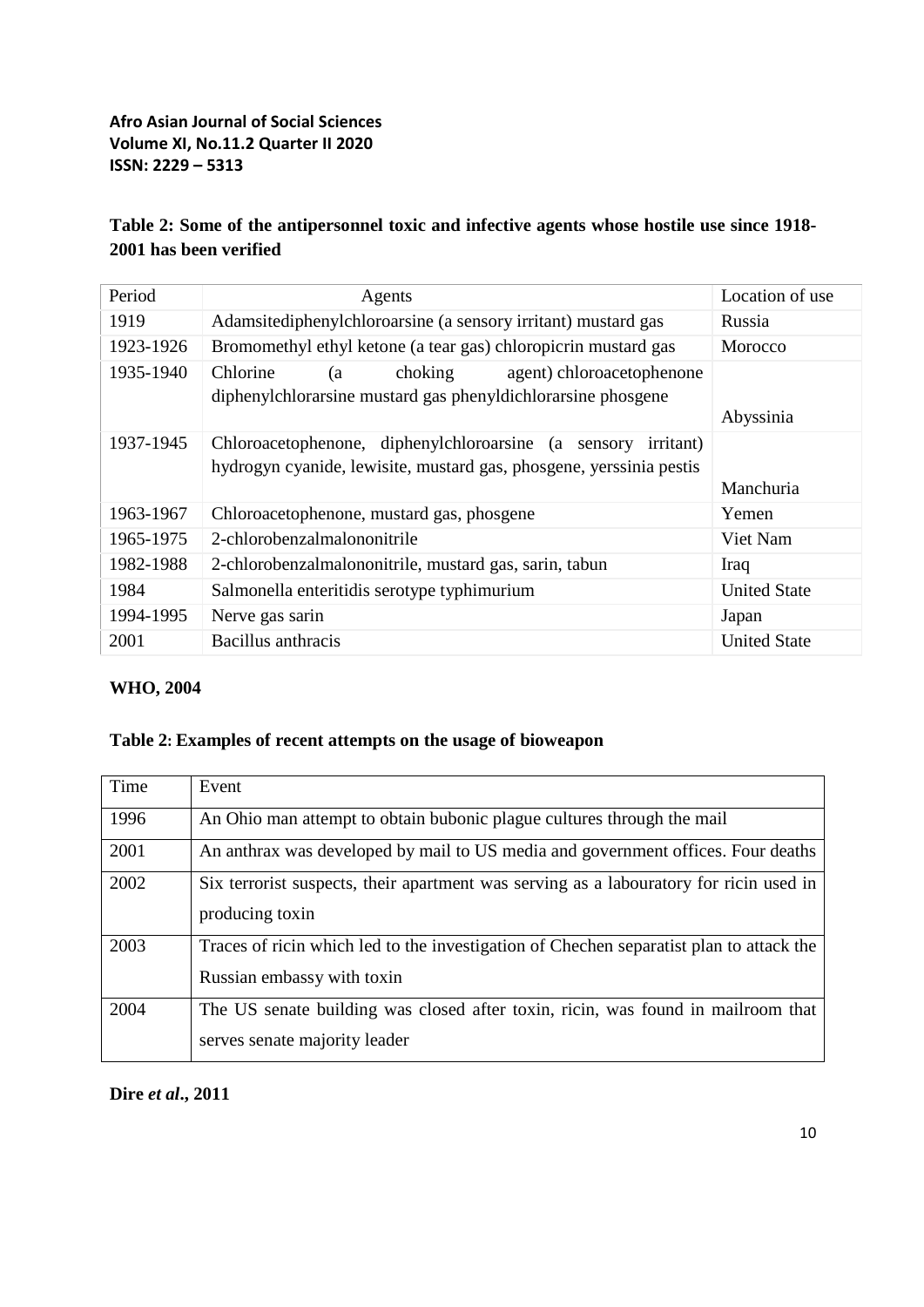The more advanced technology become, the more it seems to have control over our lives. Today, the use of technology is widely available and instantly promoted throughout our society. While technology makes life easier, it also creates some problems for our society: increased life threats, health risks and criminal attempts. Today it is easy to find information's of how to make bomb online and other violent information. And individuals who access this information use it for different reasons(Al Aga, 2009; Harris, 1992, 1999, 2002; Frischknecht, 2003).

#### **Impacts of biological weapon on plants**

Biological weapon, also called germ weapon, are any of a number of disease-producing agents such as bacteria, viruses, rickettsia, fungi, toxin, or any other biological agents that may be utilized as weapon against humans, animals, or plants. Biological weapons, like chemical weapons, radiological weapons or nuclear weapons, are commonly referred to as weapon of mass destruction (Schineider, 2017).

Deliberate misuse of biological agents poses threat not only public health, but also to the agricultural sector (agroterrorism) and food chain, which need to be considered in term of preparedness against bioterrorist incidents (Knuttsson, *et al*., 2011). Most of the world's population gets its caloric requirements from plant-based food such maize, rice, potato, wheat and cassava, but many nations lack the capacity to feed their timid population.to bridge this gap, they depend on international aid and trade in plants and plant products (Stack, *et al*., 2010). This dependency on other nation food is the gap perpetrators or past perpetrators have used to gain ground on their target nation. And truth be told, most governments of the world can't feed their citizen without any form of dependency on international trade. Hence, it is important to understudy and have an in-depth understanding on the motivation behind the use of biological and chemical weapon and itsimpact on plants and food chain.

A massive outbreak of plant disease could have a severe economic consequence globally. The most substantial impact would be loss of international markets for plant materials. Countries would as a matter of necessity impose sanitary or phytosanitary restrictions on trade with other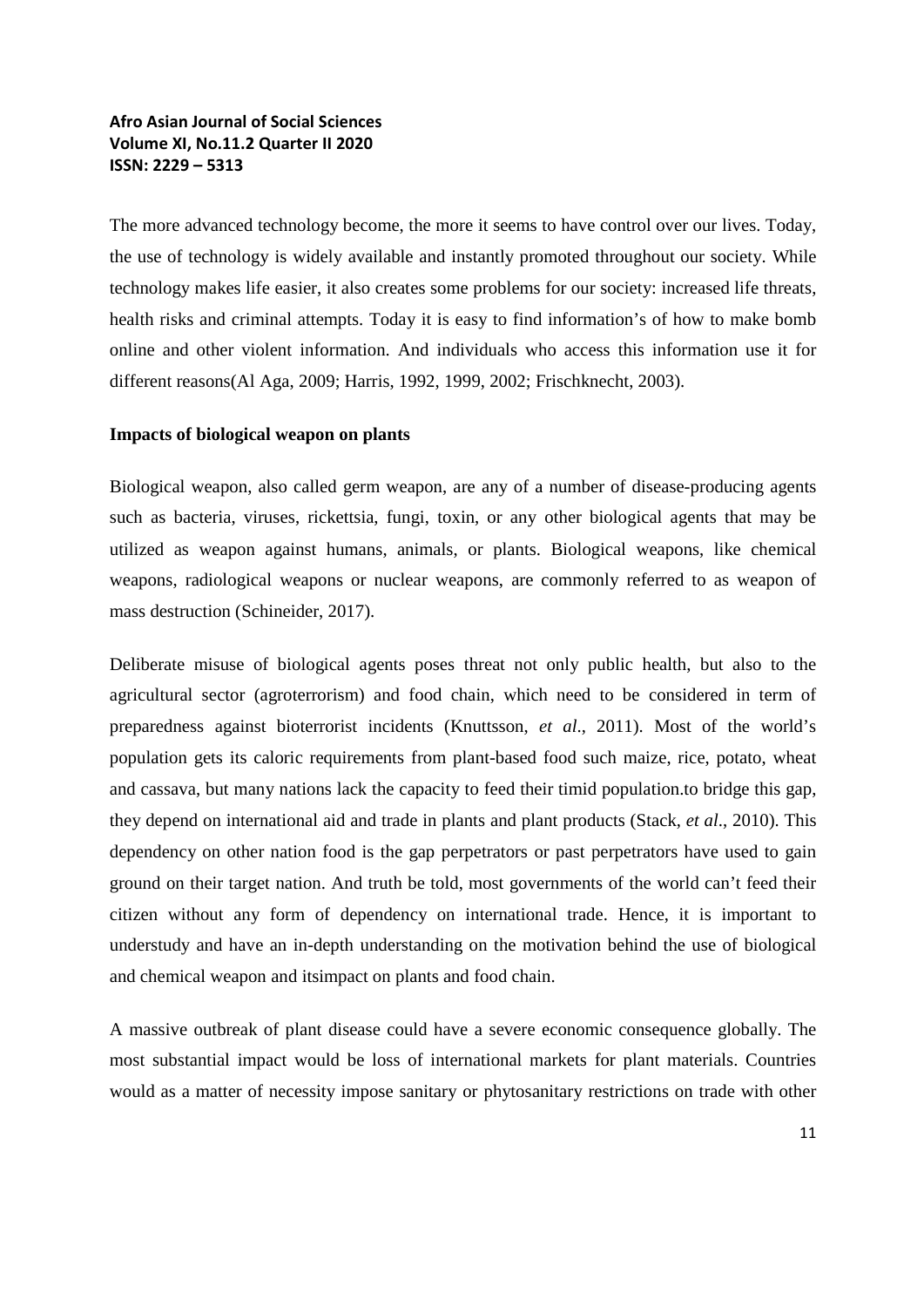countries in which that disease breaks out. This can result in billions of dollars of lost trade. In US, Karnal bunt of wheat, caused by the fungus *Tilletiaindica*, had a severe economic consequence caused by agricultural disease. About 80 countries ban wheat imports from regions with karnal bunt infections, even though the diseases do not have a large direct effect on crop yield. The disease pose threat to the overall \$6 billion per year. Animal and Plant Health Inspection Service (APHIS) spent over \$60 million on the effort eradicate the disease, and growers lost over \$100 million from loss of sales and increase in cost of production costs (Bandyopadhyay and Frederiksen, 1999).

Diseases are one of the main drivers of extinction in endangered species. It is therefore, expedient to control disease and conserve biodiversity. Although there are vaccine for most bioweapons, they may not be readily available or adequate quantities to cope with epidemiological disease outbreaks (Nura, 2018). Also, because the bioweapons are targeted at times when the countries are not prepared, the impacts would have damaged a lot before arsenals are provided for control and eradication. One of the silent but catastrophic impacts of the use of bioweapons to attack plants is that, it leads to destruction of plants and genetic changes in plants, whose effects we cannot quantify in human, animal and the ecosystem.

#### **Consequences of Biochemical Weapons on Animals**

One of the anticipated outcomes of biochemical warfare is the destruction of the opposition's economic stability and growth. Livestock production constitutes a reasonable percentage of a nation's economy, therefore, destroying farm animals is therefore perceived as part of warfare strategy. Animals are commonly targeted directly or indirectly in biochemical warfare and post warfare, as biological and chemical agents persists in their body system with continuous danger in the animal population The ecosystem both land and Marine suffer from biochemical deposits from biochemical war and may lead to post war tragedy in habitats inhabited not by humans but to a larger extent, the animal population.

Bioterrorists have perceived relevance in the uptake of livestock or poultry as biological agents against oppositions because they are more readily available and difficult to monitor than other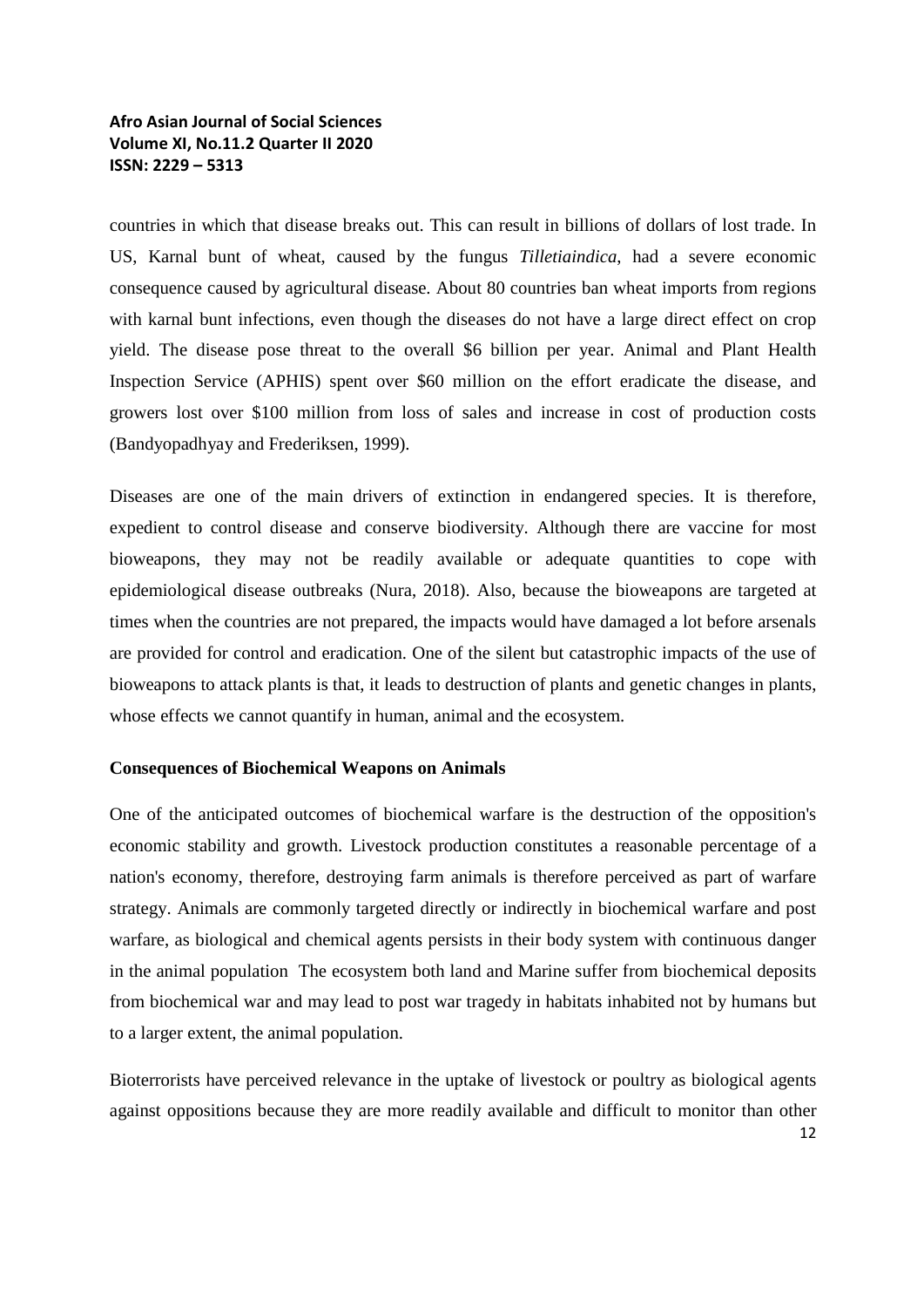substantial biological agents. In addition, an attack on animal husbandry can have enormous economic consequences, even without human casualties (Yeh et al. 2013). In the past 100 years, there has been three common out of approximately 12 events on the use of microbial agents into livestock and animal population worldwide. One of which include, World War I event in the United States, while in other case,individuals who employ these agents perceive relevance inattacking animals and agriculture products which is seenas more common (Wilson et al. 2001).

The marine habitat is heavily threatened as chemical ammunition from biochemical warfare are dumped in ocean bodies.

Scientists were at a loss on figuring in the destruction of the non-biodegradable leftovers and chemical wastes of the chemical weapons. Amongst others considered what seemed the safest and cheapest method of disposal at the time: Dumping chemical weapons directly into the ocean. Numbers of ships were loaded with tons of chemical munitions and shoved overboard or scuttled in vessels at sea, without clean records of amounts and places dumped. Over 1million metric tons of chemical weapons have been estimated by oceanographers and marine scientist to be at the bottom of the ocean. From the Eastern coast of the United States, where for the past 12 years sulfur mustard have been seen three times in Delaware to Italy's Bari harbor, where, since 1946, about 230 sulfur mustard exposure cases have been taken into account, these chemical ammunition have been recorded to have been likely brought in with loads of shellfish. As Terrance Long, chair of the International Dialogue on Underwater Munitions (IDUM), a Dutch foundation based in the Hague, Netherlands, rightly mused, It's a global problem. It's not regional, and it's not isolated (Curry 2016). Affected directly by bioweapons are the biodiversity of genetically indigenous species, plants and animal communities. Bioweapons pose serious threats and danger to both living organisms in their respective habitats and humanity alike, discussions on its control is receiving global attention. Failure of preservation of communities will lead to the deterioration of genetic diversity in animals and plants, endangered species face extinction, and human livelihoods, traditional cultures and the physical environment could all be destroyed (Abboud, 2018).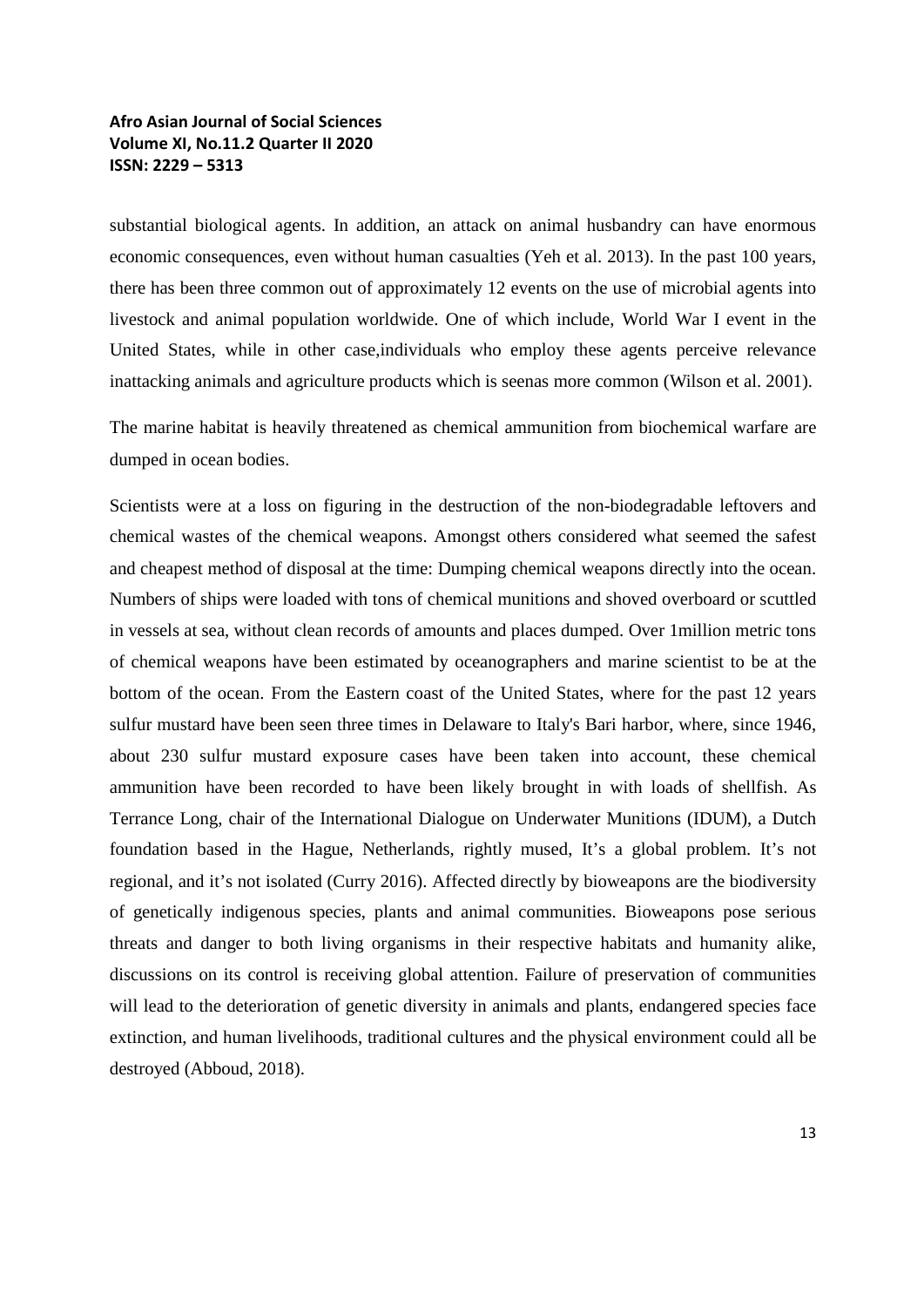#### **Research Methodology**

This paper adopts a descriptive approach which accurately describe the use of unconventional weapons in conflict situation literature. A descriptive research design can use a wide variety of quantitative and qualitative methods to investigate one or more variables. The investigation into the use of biological and chemical weapon has become common resolution as nations are seriously and cheaply looking for undue advantage over another. The approach is to understudy past cases where bioterrorism has been exploited and the consequences on humans, animals and plants; and,it's devastating impacts on economics.

#### **Data services**

Literature search strategy adopts the Google Scholar. The Google Scholar is shown to yield better result over some other search tools for studies that adopt qualitative and mixed method technique. Descriptive reviews are very useful in understudying occurrences using secondary data. However, research was not limited to this search tool. The tools employed allowed the gathering of large volume of data that can be used for frequencies, averages and patterns. This research design was carefully adopted in order to ensure the results or information are valid and reliable. The initial search took into consideration descriptive studies that focus on the impact of biological and chemical weapon globally.Although studies on the impact of biological and chemical weapon were not limited to this database, they host top peer-reviewed journals with high impact factors in the field of sustainability transitions. The selection of highly informative journals is informed by an interest in descriptive studies that have gone through a rigorous research process to establish findings and conclusions. Selecting credible studies is necessary in order to examine patterns from research findings informed by the impacts of bioterrorism on economics, human, animals and plants during conflict situation, and its role in short changing the strength and efforts of countries The selection of peer-reviewed journal articles that are published in English is due to their use of an international academic language which enhances their visibility and reach (Shittu, 2019).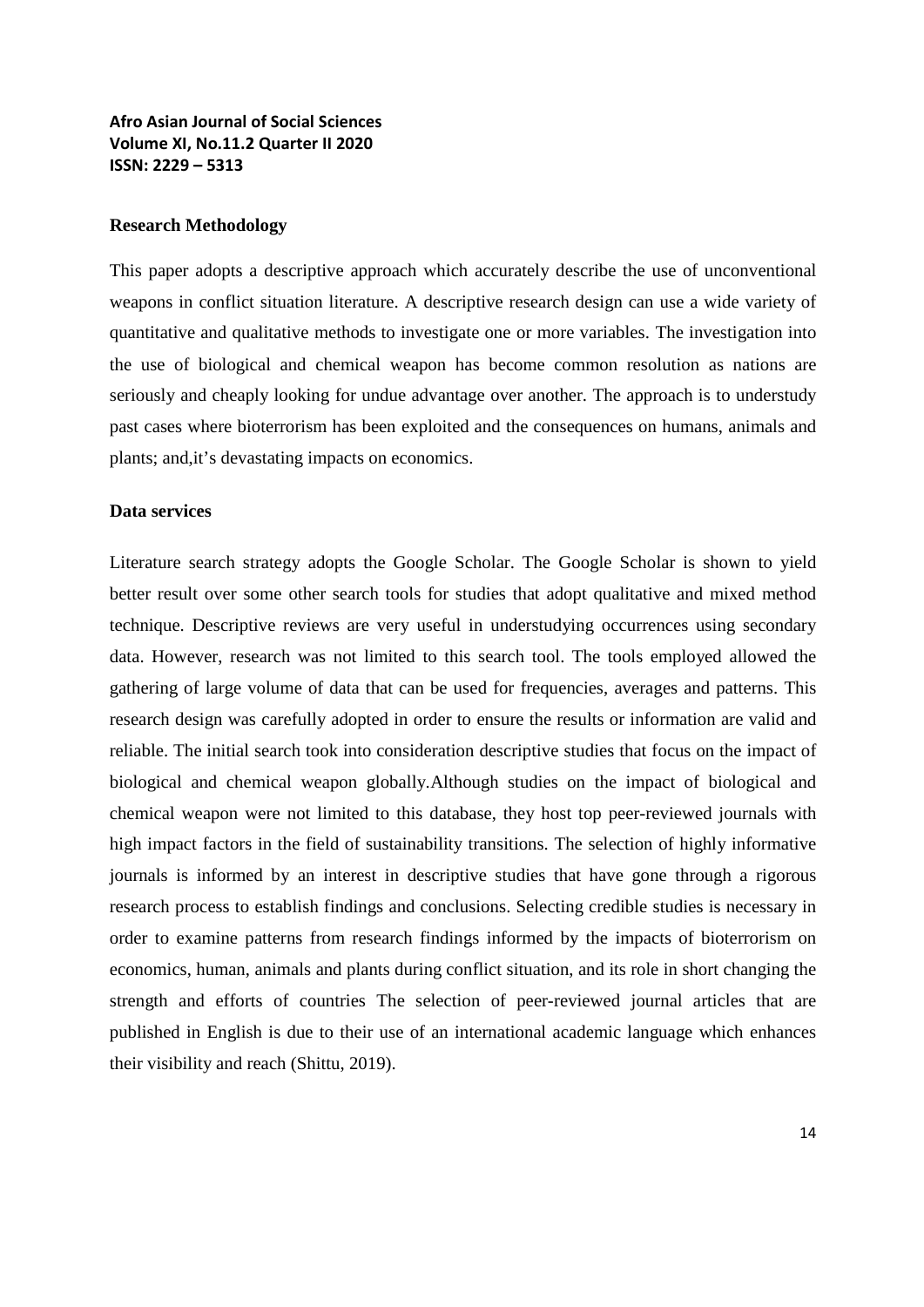#### **Selection of research materials**

The literature search focuses on descriptive studies conducted, which spans from 1964 to 2020 on historical records of the use of bioweapons, its use in conflict situation and impacts on the economy of countries, human, animals and plants. It also gives an account of the common route exposure of biological and chemical weaponand consequences of dissemination of the use of induced biochemical agents.

The study covers for a discourse on diseases agents and a group of persons that have both developed research institutes on it and employed such disease agents as weapons. The major concern is on the progressive dangers of these bio-chemical weapons in human environment and how consistent employing of disease agents can disrupt any form of national development. The descriptive research design was adopted for this study. Data for the study were derived from secondary source materials.

#### **Key factors influencing the method of dissemination of biochemical weapons**

Biochemical weapons in conflict situations pose what has been described as a major obstacle to sustainable development as tremendous efforts to spur economic growth come to naught in the end (Yukie, 2015). The key factors that make a biochemical pathogen or toxin suitable for a large-scale warfare attack include:

(i) The availability or use of production in enough quantity. (ii) The dependence on other country for production of goods and rendering of services of any kind. (iii) The ability to cause lethal or incapacitating effects in humans at doses that are achievable and deliverable. (iv) Appropriate particle sizes in aerosol. (v) Ease of dissemination. (vi) Stability (while maintaining virulence) after production in storage, weapon and the environment. (vii) Susceptibility of an intended victim with no susceptibility of friendly forced. This method of dissemination or delivery of biochemical agents may be simple and inconspicuous as attaching off- the-shelf spray device, to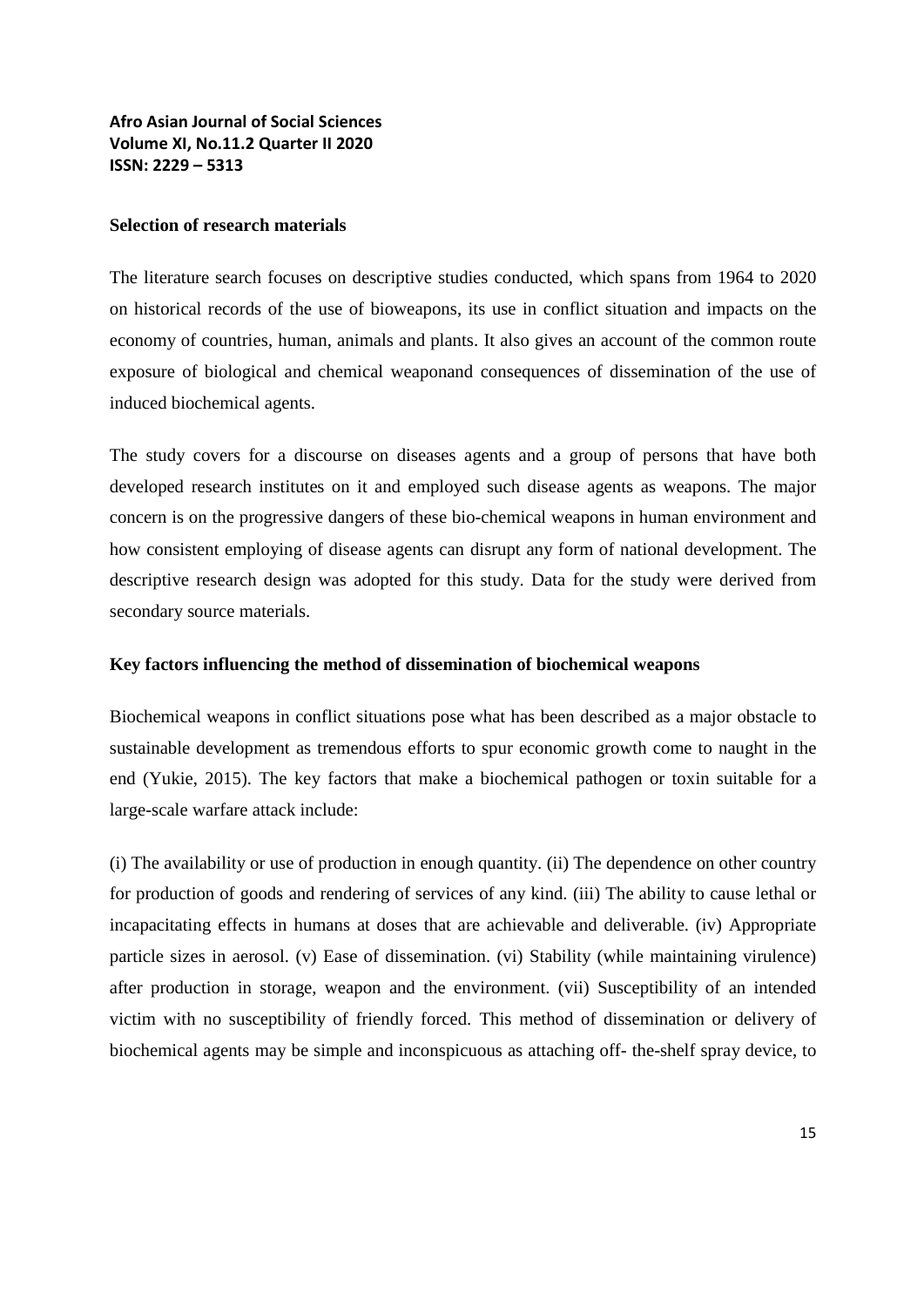a car, truck, boat, or airplane which appears harmless and normal to all who might observe the delivery methods (Eitzen, 1997).

#### **Common routes of exposure**

●Respiratory system: the respiratory system responsible for the intake of oxygen and expiration of carbon dioxide is one of the most principal hazards from aerosol and agents vapor which can damage certain respiratory tissues at the site of absorption. The severity depends on the total amount of particles inhaled and the period space to which the exposure lasted

●Digestive system: through contaminated food or drinking water, by hand- mouth contact after touching contaminated surfaces (fomites). This has a delayed onset of symptoms compared to respiratory exposure.

●Others include the Oronasal mucus and conjunctiva and their mechanisms of transmission.

#### **Consequences of dissemination of induced biochemical agents**

The empirical adequacy and experiential relevance found from the usage of biochemical weapons in previous studies shows that any release of biochemical agents and hazards will depend on a multitude of factors, including the agent and the amount released, the method by which the agents disseminated, factors that influenced its toxicity, infectivity or virulence both during and after the release, its movement and dilution in the atmosphere, and the state of protection and susceptibility of those exposed.

Two different hazards, especially when they reach the narrow aerodynamic size range, where particles are small enough to penetrate to alveoli or any other penetrable part of the body, distinguished, namely:

inhalation hazard (as vapor, liquid, spray particles that evaporates and then condense as a suspension in the air of in healable particles, creating principally a respiratory or conjunctiva hazard) and contact hazard (drinking water, food and arthropod vectors) to unprotected persons.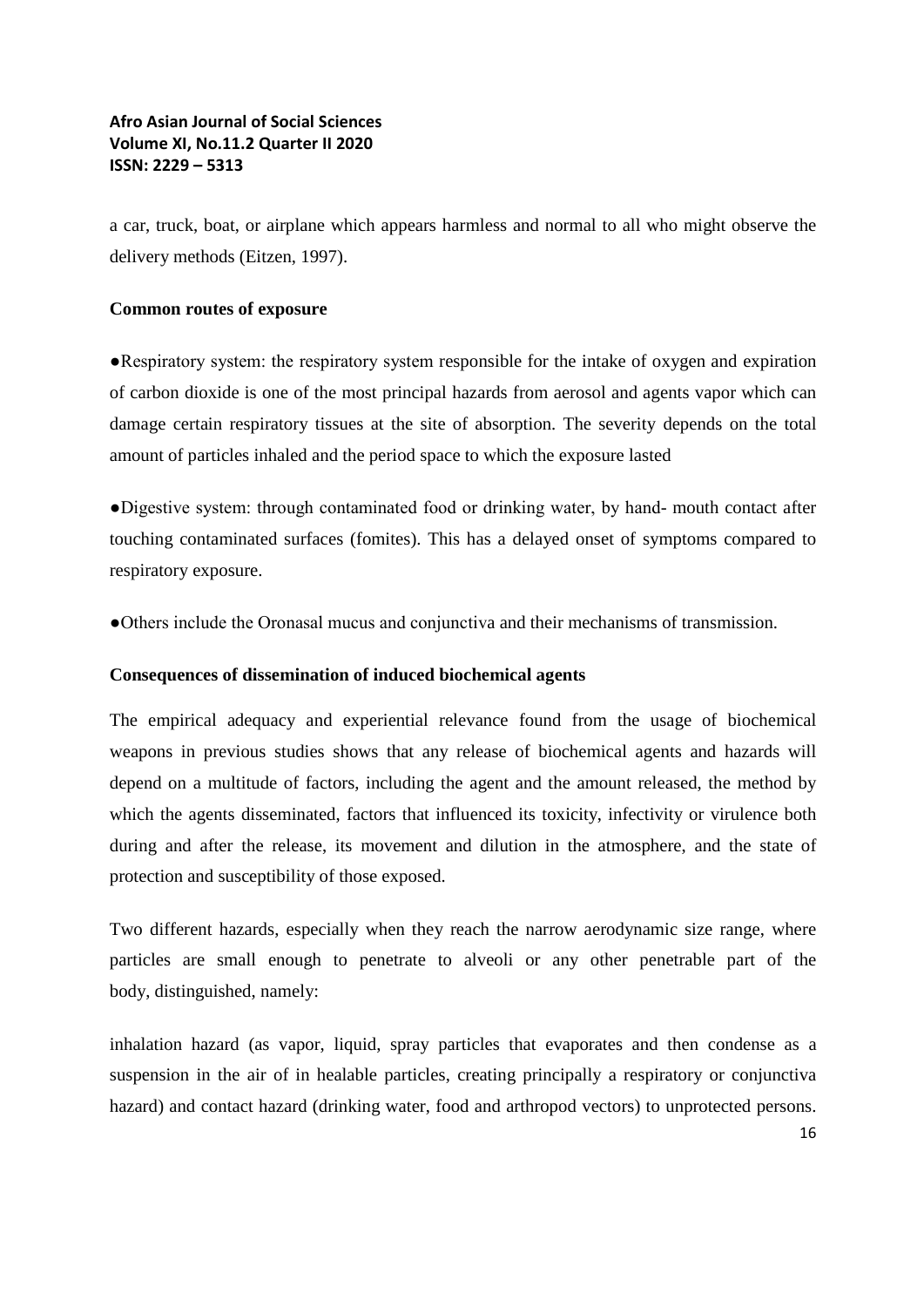At most, all metamorphose within the movement or passing of the atmosphere, caused to disseminate both vertically and horizontally by eddy currents as particulate or vapor clouds (a colloidal suspension of material in the air):

Wind (down-cross winds) and other mechanical disturbances also re-suspends deposited particles, but the amount re-suspended is likely to be small and bound to the soil, or other part of larger diameter depending on the atmosphere, nature and quantity of the agent released, may influence the level of hazards that will occur (Heyder, et al., 1986; Emad, & Rezaian, 1997; Papirmeister, et al., 1991; Committee on Toxicology, 1985).

For instance, In Edwards (1994) discourse on lethal legacy, posited that the former Soviet Union leaders in their drive to exploit and industrialize their nations, gave little thoughts to the health of the people or to the land that they ruled. This resulted to countless health diseases from the skin to the genes. A bitter dilemma confronts the 15 nations that once formed the former Soviet Union, and no country including our own is free from pollution (National geographic society, 1994, p.70-89).

The long and short-term consequences of the use of biochemical agents, including delayed, prolonged and environmentally mediated health effects long enough to cause physical (lung, eyes, skin diseases) or mental illnesses that either remain, or only become clear, months or years after the weapons have been deployed and more uncertain and less well understood. Such as, the pulmonary diseases in victims of exposure to mustard gas were reported after the First World War.

There is a possibility of mediated effect by ecological change as a new focid of disease might become established because of biochemical agents infective for human and animals or anti-plant agents via the reduction in the quantity and quality of food supply (Papirmeister, et al., 1991; Committee on Toxicology, 1985; Emad, & Rezaian, 1997; Lohs, 1975; Fulco, Liverman, & Sox, 2000).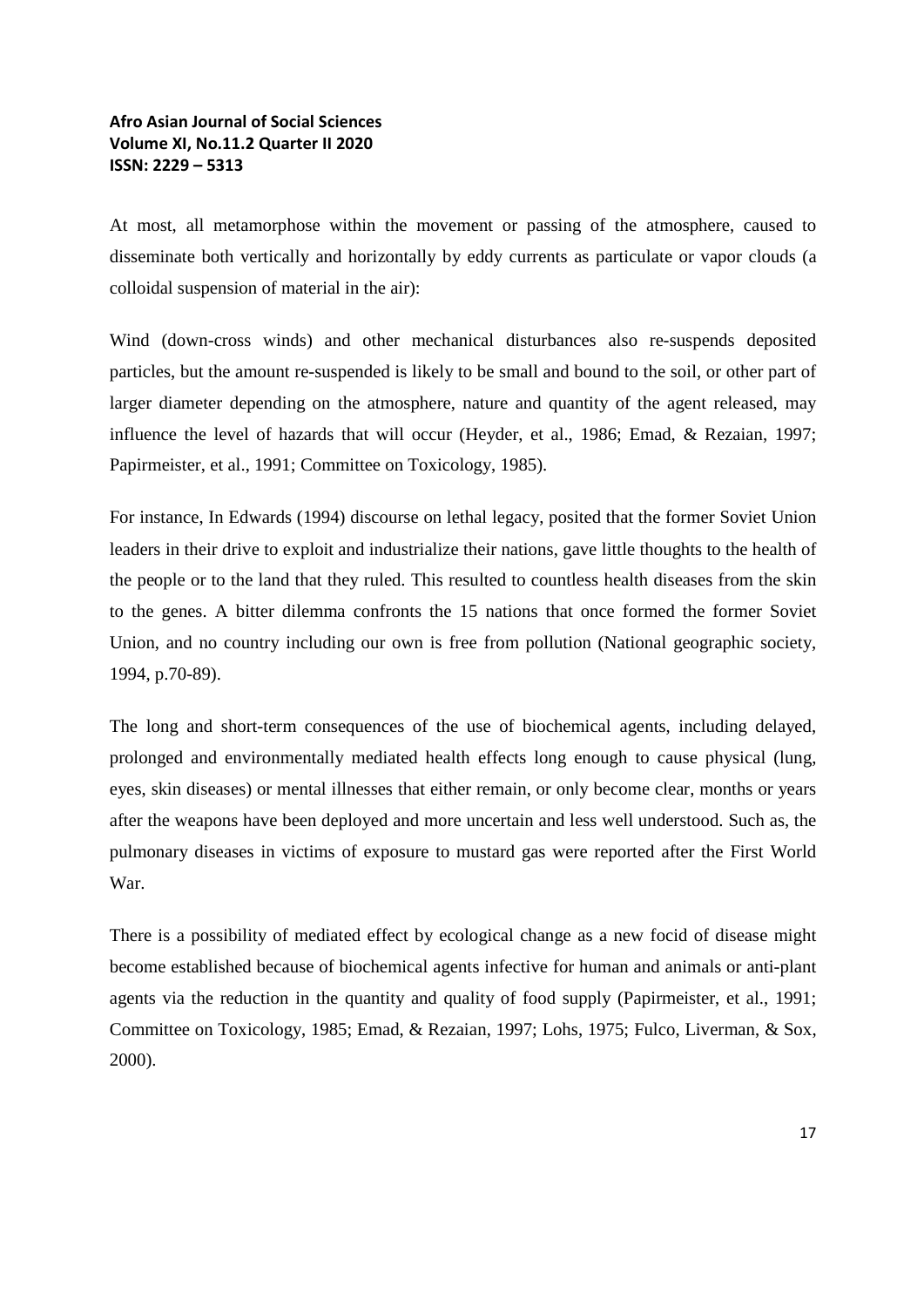The Asia Pacific's geographical conditions contributes largely to the disaster situations experienced and the severity of the damage they inflict on humanity, a situation likely to aggravate by environmental disruption and climatic change and some other developed states undertook some research that influenced various substance onhuman genes (Sahashi, 2015; Cohen, 1997; Davis, 1998).

This shows that there are ethnic specific weapons that target specific race of man that is largely biologically self-perpetuating; shares fundamental cultural values, realized in overt unity in cultural forms, makes up a field of communication and interaction distinguishable from other categories of the similar order (Narroll, 1964). Today, the release of biochemical weapons affects not only a targeted ethnic group, since the world has become a growing global village.

#### **Ways to control the use of unconventional weapons in conflict situations**

Knowing that a biochemical weapons may be capable of overcoming a military force and its citizens at even greater risk for incubating exotic endemic disease agents before the presence of the agents is suspected, defending against the use of unconventional weapons (biochemical induced agents) in conflicts situation requires us to understand how an adversary might use them (Eitzen, 1997)

●Detection of disease in animals may be essential in predicting a bioterrorism event since most threats of bioterrorism are microbes causing zoonotic diseases. Veterinarians and veterinary diagnosis laboratories should become a part of nationwide active surveillance team (Eitzen, 1997)

●Knowing some biochemical weapons can cause mass destruction, we have good reason to develop practical policies that should avoids their development and use. Such policies may become effective when the use of biochemical weapons is ban rather than seek to draw complicated distinctions among different types of them. As we know simple rule in social life is easier to understand and enforce than when it is complicated (Hashmi and Lee, 2004)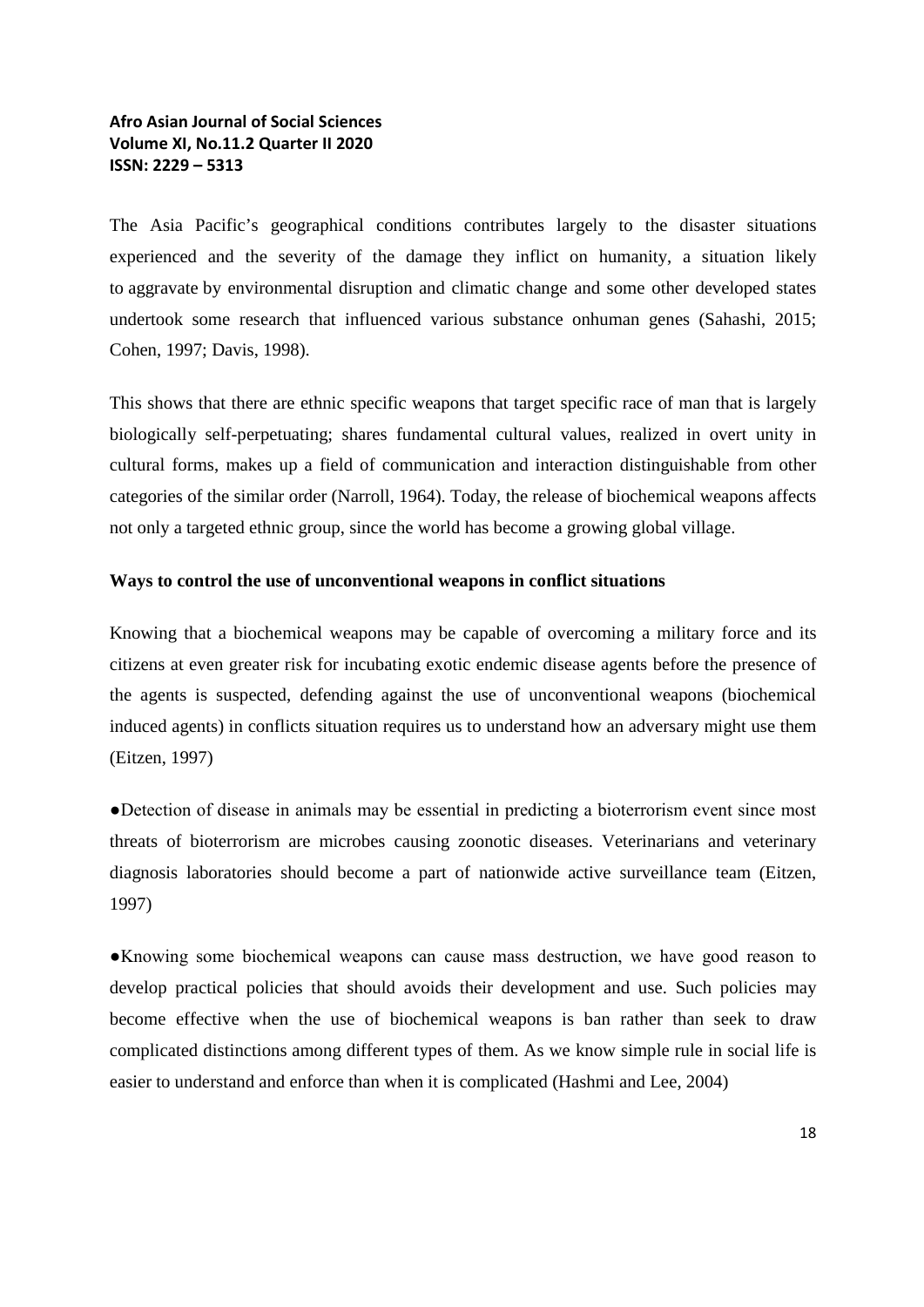The immediate policy response in many countries has been geared towards countering the threats and dangers of bioterrorism established by biological agendas. For instance, placing further restrictions on access to dangerous pathogens (Epistein, 2001: Home Office, 2002).

#### **Theoretical underpinning**

A theory is a set of interrelated constructs (concepts) definition, propositions that present a system view of phenomena by specifying relations among variables with the purpose of explaining and predicting the phenomena. The theoretical discussion will help account for and create synergy for the occurrence of use of unconventional weapons in conflict situations by organizing concepts, constructs, and proposition in a logical understanding and applicable ways.

#### **Conflict theory**

This theory originated from the writings of Karl Marx. This perspective posits that society will experience constant class struggle and conflict situations influenced by scarce resources and inequalities, resulting to marginalization and exploitation by the "Haves against the Have not". Revolution will emerge when "there Have not" gains collective class consciousness. Here, the focus is on the ever-changing use of unconventional weapons in conflict situations in society. The major concept harbingers on the perceived relative advantages of disease in society. The conflict theorists believe grieved persons from either the advantaged or disadvantaged social backgrounds are more likely to resist social order against national or international development.

They stress that the privileged few or power persons force social order on the subordinates that in turn results to relative consequences. Therefore, the use of unconventional weapons in conflict situations is imminent when one group perceives moral, social, political, economic injustice or feels their interests are not put into proper considerations.

It is with these that, the conflict theorists challenge the status quo. According to them, unequal groupings of persons in society have also attracted conflicting values and aspirations which bring about competition in society. These unhealthy competitions have made one group in order to win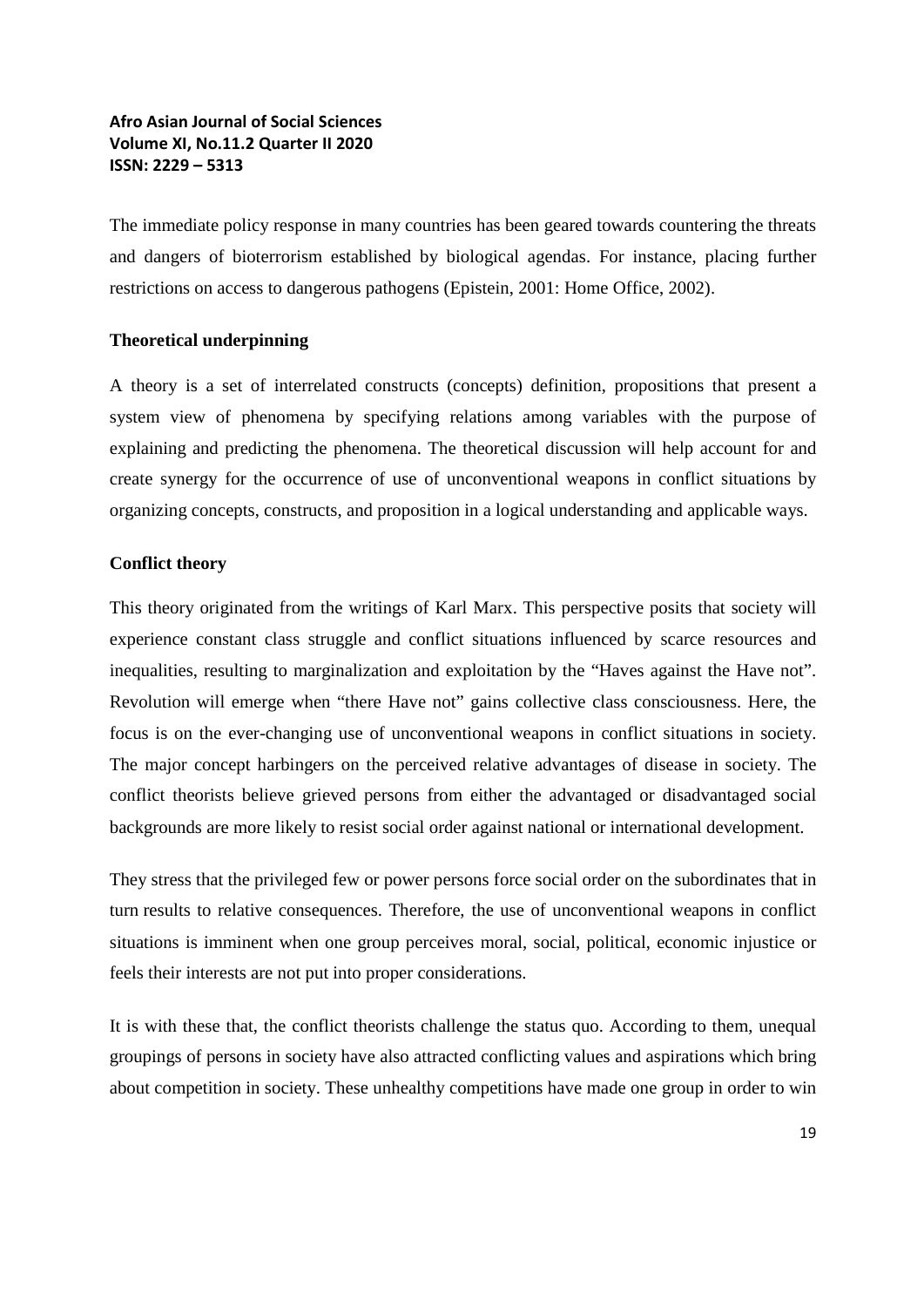or take control of the conflicting situations, perceive the use of unconventional weapons as a relative advantage against their opponent or enemies in battle line. Rules and regulations are not a hundred percent followed in local and international treaties as it relates to the use of unconventional weapons. For instance, the launching of nuclear weapons by the first and second world countries and the incidence of reemerging disease agents in the third world countries are at alarming rates.

Conflict theorist maintains that countries that have global economic and political power are at better standpoint to redefine what is harmful or not in societies and they will be concerned about protecting their positional values, wealth, power and prestige. They believe these countries are, on the other hand the reason why the use of unconventional weapons in conflict situations will not be contained, especially when it is perceived that biochemical weapons have a relative advantage in warfare.They, therefore, agree that disease outbreaks are a direct outcome of the capitalist economic (profit oriented) pursuit at the expense of the human safety. What this postulate is what people suffer from in society is not as a result of genetic make-up, but as a result of people perception on what is harmful or not, management strategies, and so on. It is good to note that, disease are not natural calamities but are injuries inflicted on people by the nature of their daily occupations and their customary mode of life.

#### **Social action theory**

Unlike structural theorists, social action theorists argue that people's actions and life-chances are determine their social background, roles and the interactions between people that shapes their personal identity and the wider society. To understand human actions in conflict situations, there is a need to understand their very motives for taking that action. Weber stressed that there are four main motives for human action- instrumental rational, value rational, traditional rational and effectual action.

The social action theory therefore provides a coherent and correspondent reality regarding the usage of biochemical induced agents in conflict situations. The social action theorist believes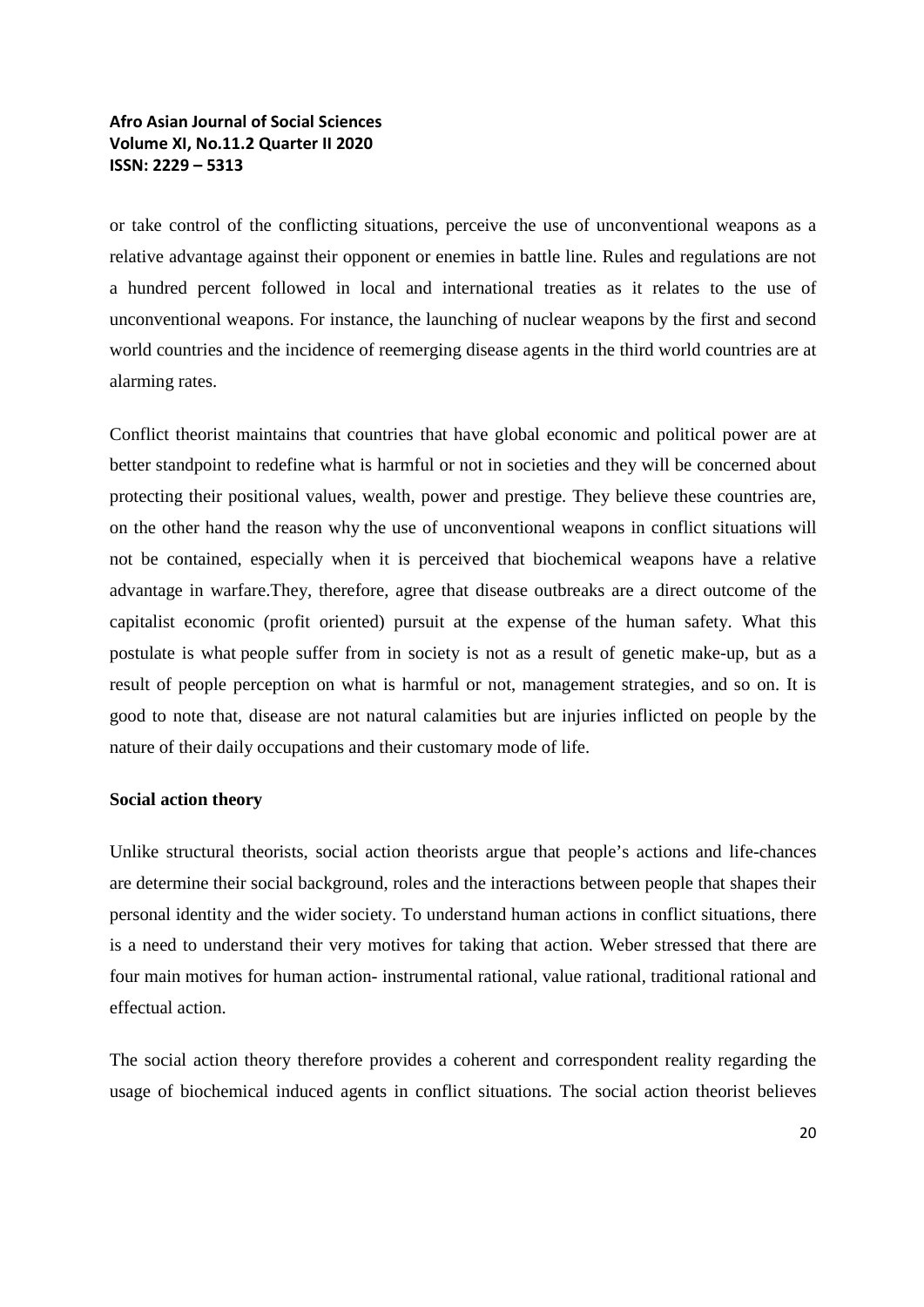that, to perceive an act as a relative advantage it must have a logically consistent, socio-political and economically adequacy and experientially linked with relevance. They also believe that individual motives to use unconventional weapons in conflict situations is based on the perceived threats, economic benefits, political dominance, socio-cultural advantage or any other attached interpretation and symbolic understanding. These motives can be rationally or irrationally motivated, based on the value, affection, belief and structures that work in favor or disfavor to their movement.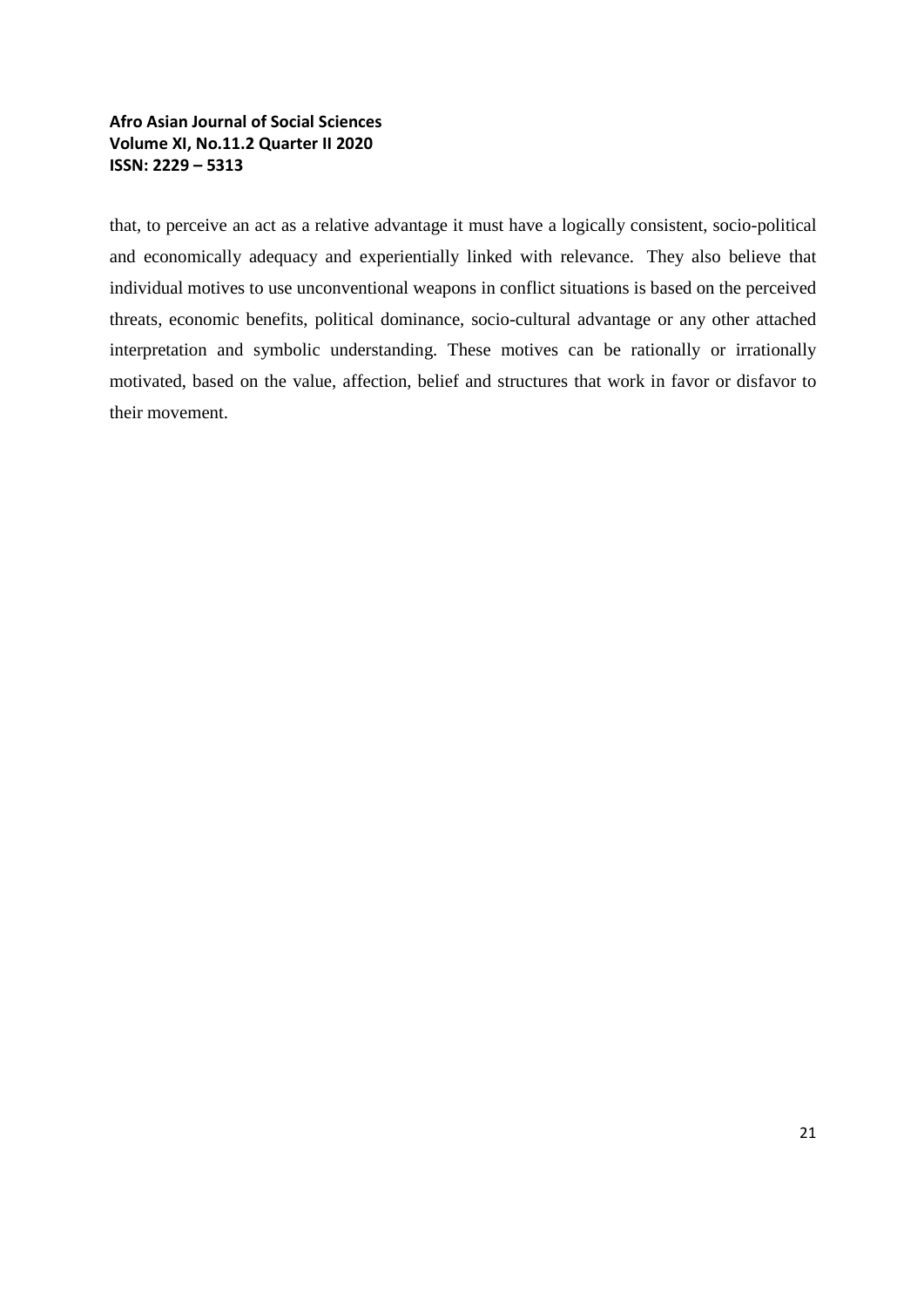**Table 3: Sentinel of preparedness againstthe use biochemical induced agents in conflict situations**



**Source: Ogbu, 2018**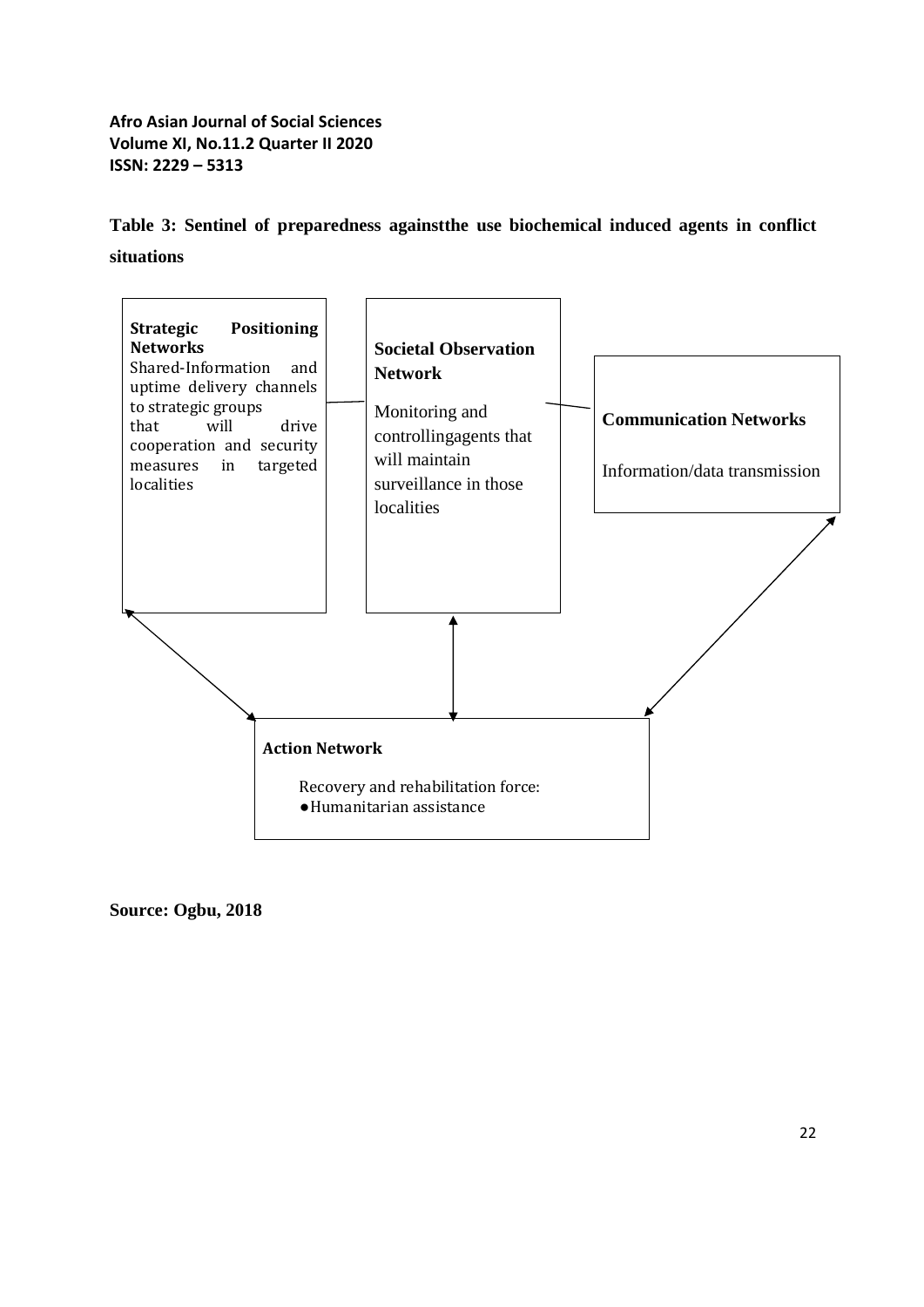#### **Conclusion**

When is war a legitimate option? Who are the legitimate targets? What weapons may be used to attack and possibly kill them? This question posed by Hashmi and Lee (2004) reveals that those who utilize biochemical weapons have potential targets to attack and possibly kill, and the consequences of these actions abounds.

From the perspective of the above assertion, arguably, perceptions of the importance of biochemical weapons have altered significantly for social scientists and funding agencies with the terrorists events of 2001: on the United States demonstrated quite clearly the vulnerability of even the most powerful states to large-scale death and destruction perpetrated by a group of committed insurgents (Rappert, 2003: Hashmi and Lee, 2004)

Preparedness can be built essentially against many biochemical inducedagents through the use of respiratory protective equipment, protective clothing for the skin and means of predicting the potential spread of the airborneagent can allow timely protective measures to be taken in the areas that may be affected.The task facing public health authorities in identifying a representative group of agents against warfare for peaceful purposes might therefore be thought relatively straightforward.

However, the deliberate biochemical agents release against which public health authorities would need to prepare, might include attacks by non-state entities whose agent-selection principles could differ from the military ones.

Just like in 2011, Japan earthquake demonstrated that social resilience at the community level is a key to effective response and recovery from disasters. In many cases the magnitude and frequency of disaster overwhelms government capacities and therefore many actors, including foreign government and militaries, international organizations and nongovernmental organization (NGOs) working on humanitarian assistance, and various donors, must join the government to manage numerous external actors is very high. Although, nobody can escape the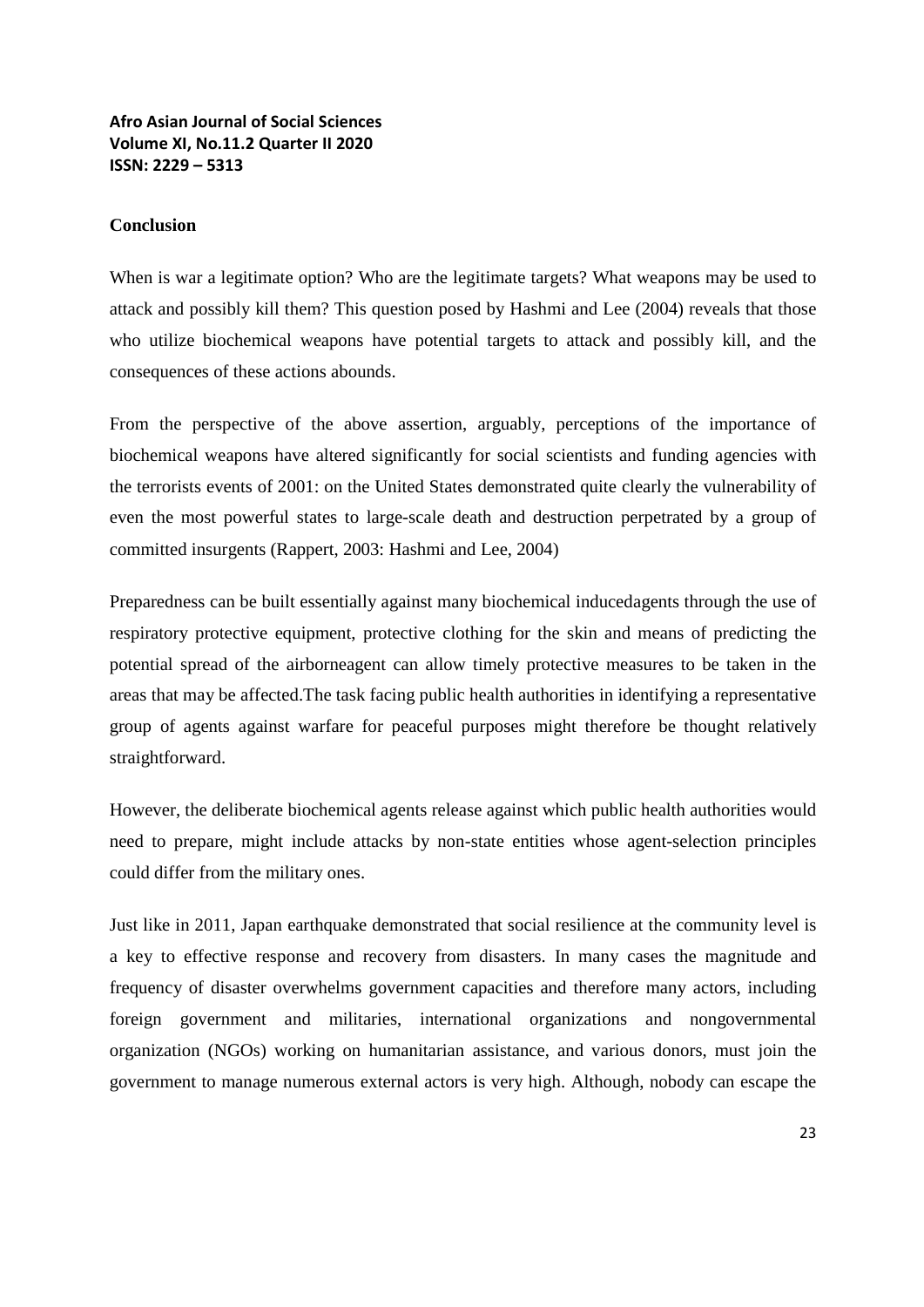threats posed by biochemical weapons, conflicts, and natural disasters, but it is possible before its occurrence to prepare for and manage responses effectively (Khan, Morse, andLillibridge, 2000:Osa, and Yukie, 2015).

#### **Recommendation**

The use of biological and chemical weapons should be discouraged for a lot of reasons, they are difficult to control, potentially devastating on global scale, affect plants animals which leads to food shortage, reduction in trade between countries of which billions of dollars are lost and also frightening is its impact on the genome of organisms. This change in genetic architecture of organisms could be a potential bioweapon which could lead to new strains of diseases and loss of biodiversity.

So, we recommend that strong international laws and treaties be put in place which would be signed by all government of the world. There should be transparency in the sharing of data between countries and international bodies. Since perpetrators of bioterrorism in conflict situation are unpredictable and used trade of commodities as route to send these bioweapons, therefore, countries should enhance their disease control agencies in so much that they could diffuse any attempt economically cripple them with bioweapon. Also, countries should enhance their production capacity in order to reduce their dependency on other countries.

There should be scrutiny and inspection of biotechnological institutes and biological laboratories globally by the world's 'superpower' or a transparent international body. And biologists and chemists globally should be made to an oath in their practice against the manufacturing and proliferation of biological and chemical weapons. We shouldn't wait to loose lives and have a devastating economy before we react. None of the excuses we give when a bioweapon is released is sufficient, we should take proactive measures, not wait until the next pandemic or 'economic earthquake before we rally defenses.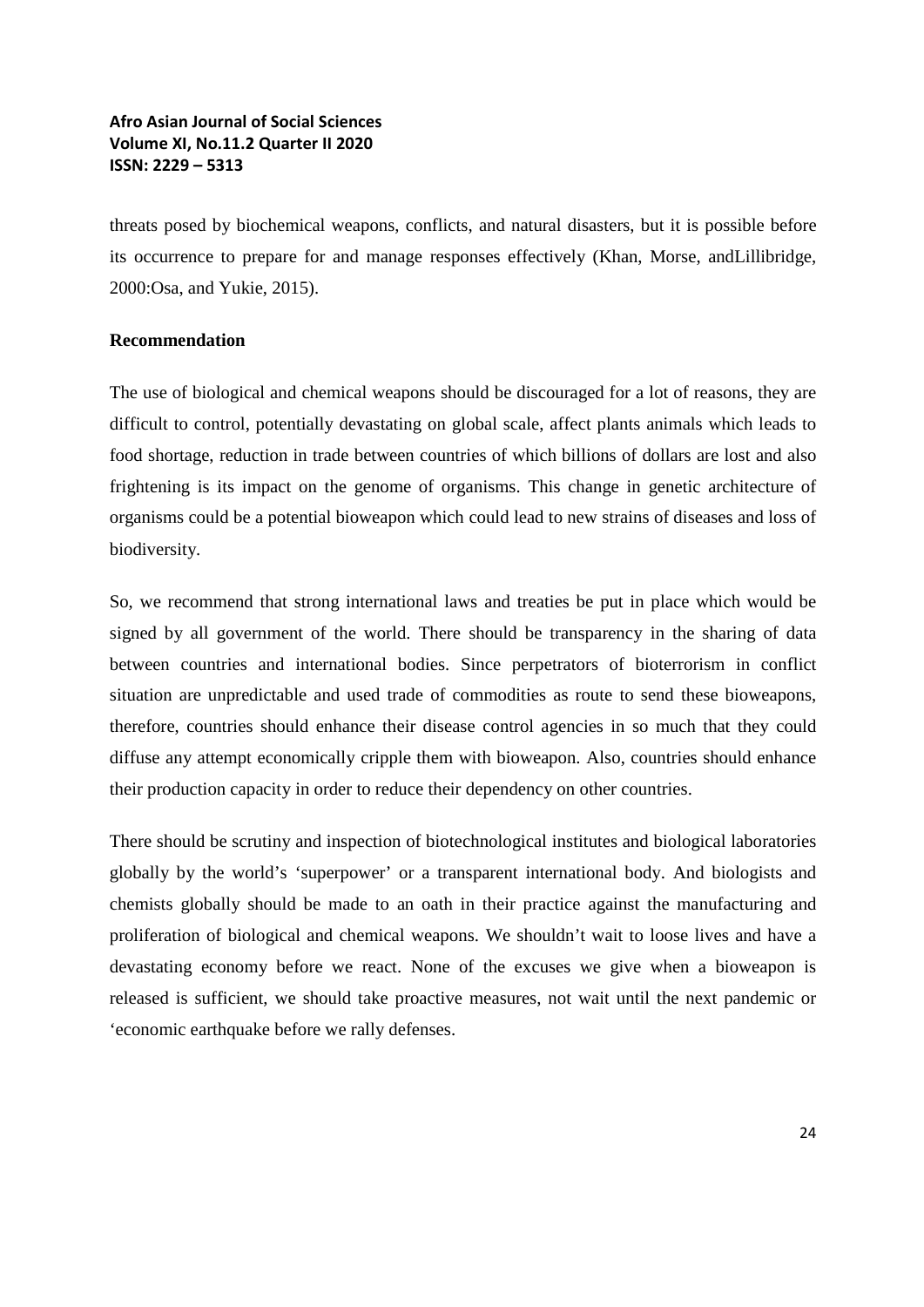#### **REFERENCES**

AbboudN.(2018). Catastrophic Impacts of Biological Warfare on Biodiversity Environment, Nature, Pollution.

Al Aga I. (2009). The misuse of internet and mobile technology and their role in juvenile delinquency in the GCC, PhD, DIRASAT: Retrieved fromNaifArab University for security sciences, college of Graduate studies, faculty of social sciences.

Alibeck K., &Handelman S. (1998). Biohazard. New York: Random House.

Bandyopadhyay, R. and Fredericksen, R. (1999). Contemporary global movement of emerging

plant diseases. Pages 28-26. In Frazier, T.W and Richardson, D.C, eds. Food and Agricultural Security.

- Bargh A., & Chartrand, L. (1999). The unbearable automaticity of being. Am. Psychol. 54, 462– 79.
- Beeching J, Dance A, Miller O, & Spencer C. (2002). Biological Warfare and Bioterrorism. US National library of Medicine: National institute of health. BMJ.324(7333): 336–339.
- Block S. 2001. The growing threats of biological weapons. American scientist vol. 89. Sigma Xi, The scientific research society.
- Booth, A. (2016). Searching for qualitative research for inclusion in systematic reviews: a

structured methodological review. Systematic, 5: 74.

- Carter B. (2000). Chemical and biological defense at Porton Down: 1916-2000. London: Stationery Office.
- Cialdini, B. (1993). Influence: Science and practice. New York Harper Collins: Random House.
- Christopher W, Cieslak J, Pavlin A, &Eitzen E (1997). Biological warfare: A historical perspective. JAMA; 278:412–417.
- Cohen, W. (1997). Terrorism, weapons of mass destruction, and U.S. Strategy. Retrieved from Sam Nunn policy forum, University of Georgia.
- Committee on Toxicology, (1985). Board of Toxicology and Environmental Health Hazards, National Research council. Possible long-term health effects of short-term exposure to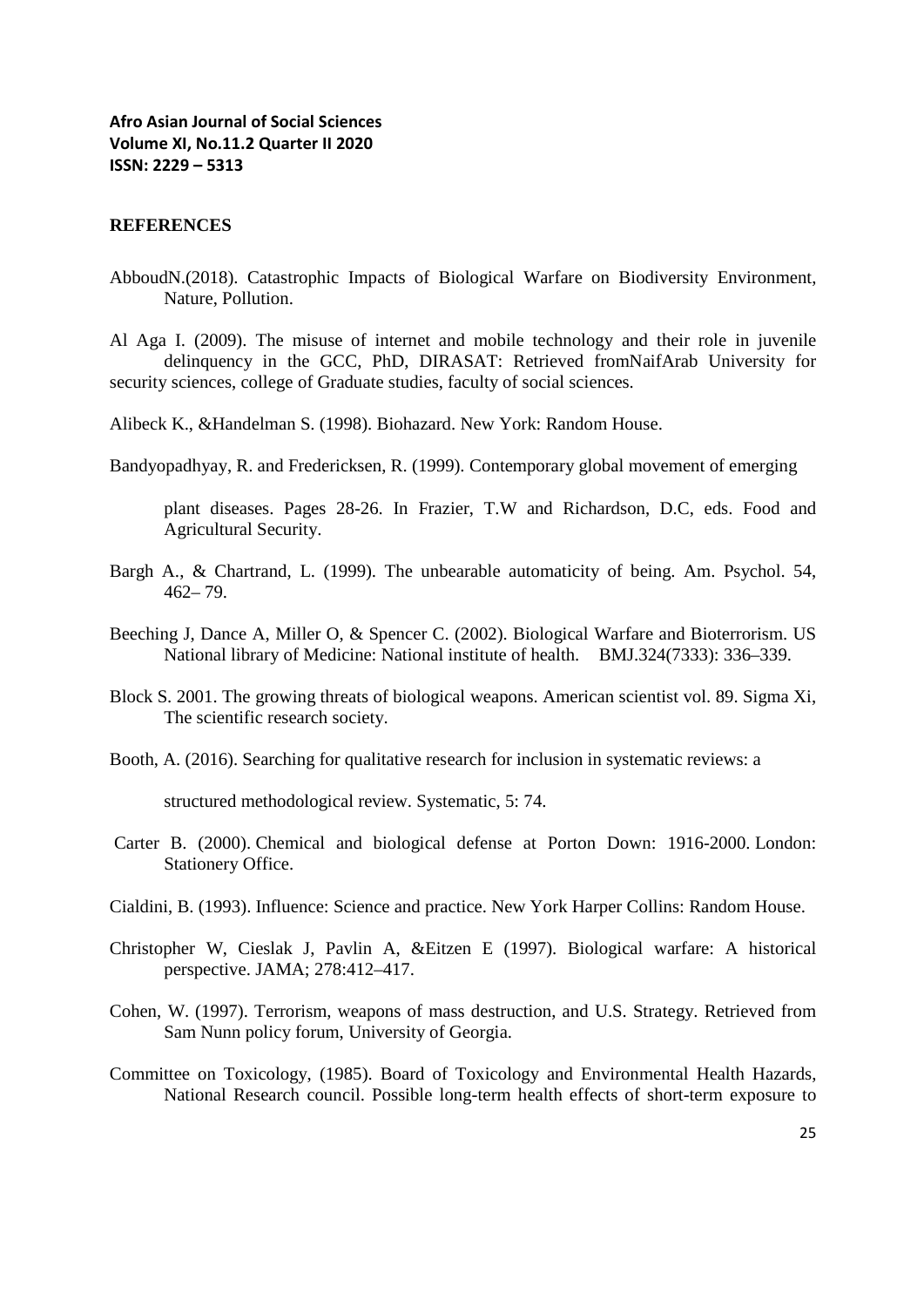chemical agents. Vol. 3. Final report: current health status of test subjects. Washington DC. National Academy Press.

- Curry A &Magazine H.(2016). Chemical Weapons Dumped in the Ocean After World War II Could Threaten Waters Worldwide. How worried should we be? Chemists are racing the clock to find out.
- Davis C. (1998). Plague war, frontline, PBS. Interview section in UK.
- Derbes V. (1996). De Mussis and the great plague of 1348. A forgotten episode ofbacteriological warfare. JAMA: 196:59–62.
- Dire, D., Olmedo, F. and Anker A. (2011). Biological warfare.

www.emedicinehealth.com/biological\_warfare/article.em.htm

- Eitzen E. (1997). Use of biochemical weapons. Medical Aspects of Chemical and Biological Warfare. U.S Army Medical Research Institute of Infectious diseases, Fort Derick Fredrick Maryland 21702-5011.
- Eitzen E, &TakafujiT. (1997). Historical overview of biological warfare. Retrieved from In Sidell FR, Takafuji ET, Franz DR, eds. Medical Aspects of Chemical and Biological Warfare.
- Emad A,& Rezaian GR. (1997). The diversity of the effects of sulfur mustard gas inhalation on the respiratory system: Ten years after a single heavy exposure: Chest. 112; 734-738
- Emad A, & Rezaian R. (1999). Immunoglobulin and cellular constituents of the BAL fluid of patients with sulfur mustard gas induced pulmonary fibrosis: Chest. 115; 1346-1351.
- Epsitein G. (2001). Controlling biological warfare threats critical reviews in microbiology: 27; 321-54.
- Frischknecht F. (2003). The history of biological warfare. Human experimentation, modern nightmares and lone madmen in the twentieth century. Vol 4. Special issues.
- Fulco E, Liverman T, & Sox C, (2000). Gulf war and health. Vol. 1. Depleted uranium, Sarin, Pyridostigmine bromide vaccines. Retrieved from Washington DC, National Academy Press
- Girincione J, et al., (2002). Deadly arsenal: Tracking weapons of mass destruction. Washington D.C.: Carnegie endowment for internal peace. Pg. 17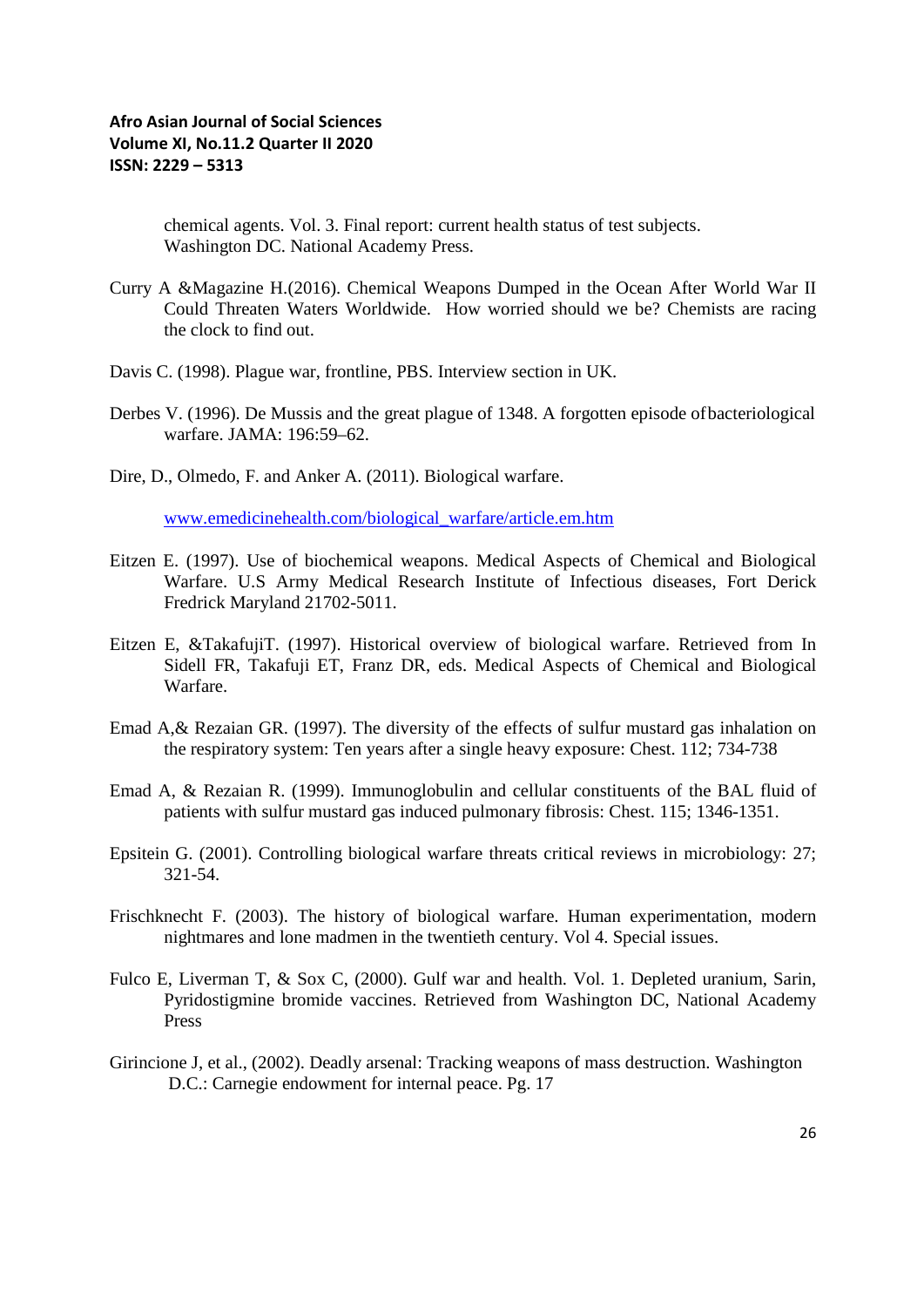- Harris S. (1992). Japanese biological warfare research on humans: a case study of microbiology and ethics. Ann. N.Y Acad. Sci. 666, 21-52.
- Harris S. (1994). Factories of Death. New York: Routledge.
- Harris S. (1999). In biology and toxin weapons: research, development and use from the Middle Ages to 1945 (eds Geissler E and Moon J.E), 127-152. Retrieved from Stockholm international peace research institute, Oxford University press, Oxford, UK.
- Harris S.(2002). Factories of death, Japanese biological warfare, 1932-1945, and the American

Cover up-up, revised edn. Routledge. New York, USA.

- Hashmi S., & Lee S. (2004). Ethics and weapons of mass destruction: Religious and secular perspectives. The press syndicate of the University of Cambridge, United Kingdom. http//www.cambridge.org.
- Henderson A, Inglesby V, Bartlett G, Ascher S, Eitzen E, JahrlingB, Hauer J, Layton M, McDade J, OsterholmT, O'Toole T, Parker G, Perl T, Russell K,&Tonat K. (1999). Smallpox as a biological weapon: medical and public health management: Working Group on Civilian Biodefense. JAMA; 281:2127–2137.
- Heyder J, et al., (1986). Deposition of particles in the human respiratory track in the size range of 0.005-15 um. Retrieved from Journal of Aerosol Science. 17 (5): 811-825.
- Home Office (United Kingdom) (2002). Anti-terrorism, crime and security Act 2001 part 6: Weapons of mass destruction. Retrieved from HOC 16/02: http//www.homeoffice.gov.uk/circulars.
- Kadlec P, Zelicoff P, &VrtisM. (1997). Biological weapons control. Prospects and implications for the future. Retrieved from JAMA; 278:351–356.
- Khan S, Morse S, &Lillibridge S. (2000). Public health preparedness for biological terrorism in the USA. Lancet: 356, 1179-1182
- KireevF et al. (2000). Identification of alkylposphonic acid derivatives by IR and mass spectrometry. Journal of Analytical Chemistry. 55 (9): 837-845.
- Knutsson, R. Rotterdam, B. and Fach, P. (2011). Accidental and deliberate microbiological

contamination in the feed and food chains-how biotraceability may improve the response to bioterrorism. Int J Food Microbiol, 1: 123-128.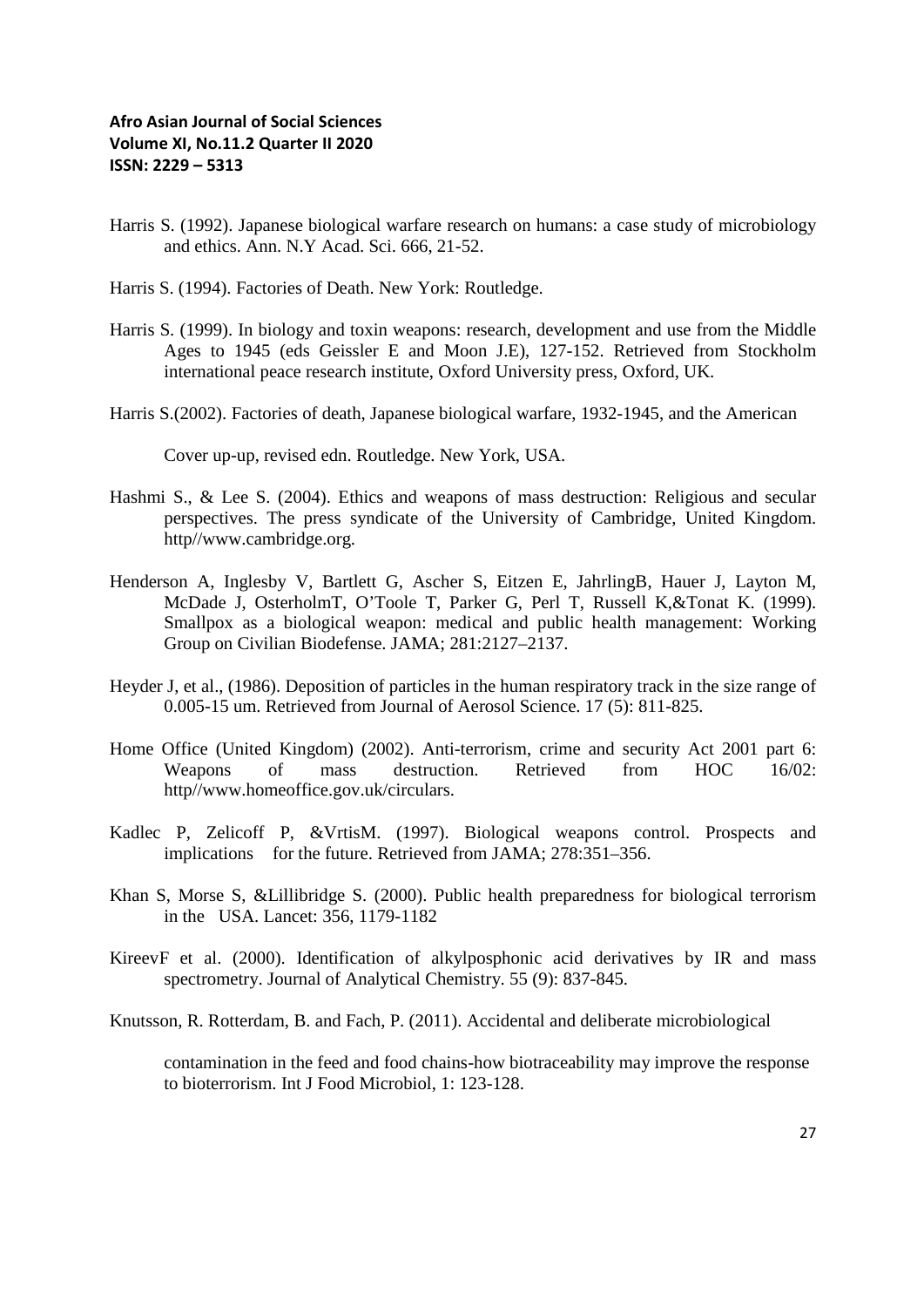- Lohs K. (1975). Delayed toxic effects of chemical warfare agents. Retrieved from Stockholm International Peace Research Institute Monograph. Stockholm, Almqvist and Wiksell **International**
- MairuraO. (2016). Relative Advantage as a Determinant of Technology Adoption among Automobile Mechanics in Micro and Small Enterprises in Kenya.Volume 21, p-ISSN: 2279-0845,www.iosrjournals.org. doi: 10.9790/0837-21148692.
- Microsoft® Encarta® 2009. Microsoft Corporation.
- Miller J, &Engleberg S. (2001). Broad W. Germs: America's secret war against biological weapons. New York: Simon and Shuster.Washington, DC: retrieved from the office of the Surgeon General, Borden Institute, Walter Reed Army Medical Center:415–423.http: //www.bordeninstitute.army.mil/cwbw/default\_index.htm.
- Narroll R. (1964). On ethnic unit classification. Current Anthropology. Pg. 283-312.
- National Geographic Society. (1994). Lions of darkness. Journal of the National geographic society. VOL.186, NO. 2. Washington D.C
- Newman, J. (2000). Asymmetric threats to British military intervention operations. London: Royal United Services Institute.
- Nura A. A (2018). Catastrophic impacts of biological warfare on biodiversity. www.ecomena.org
- Organization for the prohibition of chemical weapons, (2002). OPCW Annual Report. The Hague, OPCW, C-8/5, 2003. Annexes 6 and 7.
- Osa, "The growing role of NGOs," 67.
- Pal M, Tsegaye M, Girzaw F, bedada H, Godishala V, & Kandi V. (2017). An overview on Biological Weapons and bioterrorism. American journal of biomedical research. Pg.24- 34. Doi: 10.12691/ajbr-5-2-2.
- Papirmeister B et al., (1991). Medical defense against mustard gas: toxic mechanisms and pharmacological implications. Retrieved from Boca FL, CRC Press, 26.
- Pechura M, &RallP. (1993). Veterans at risk: the health effects of mustard gas and lewisite. Retrieved from Washington DC, National Academy Press.
- Riedel S. (2004). Biological warfare and bioterrorism: a historical review. Bumc proceedings.17:400–406.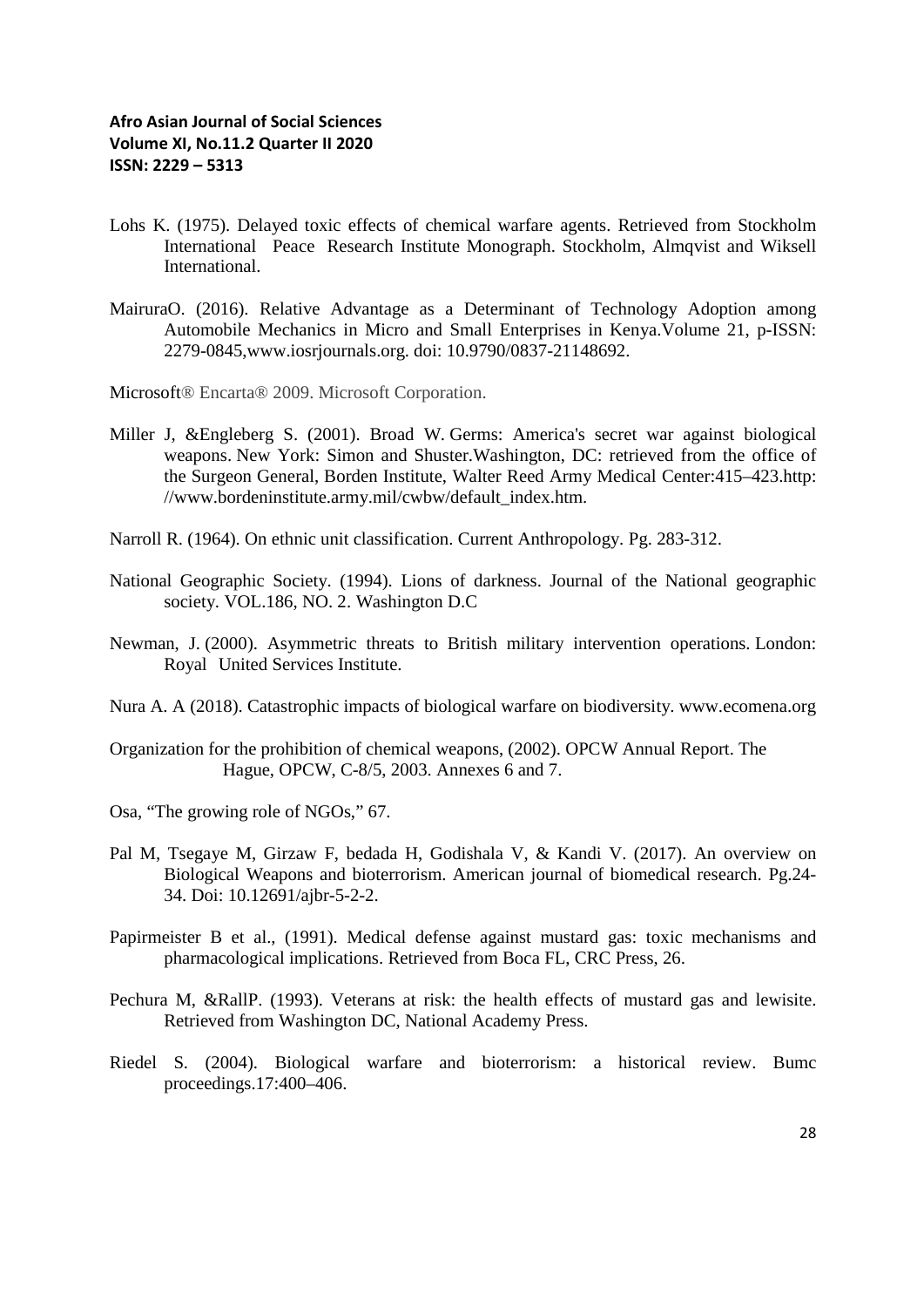- Robertson G, & Robertson J. (1995) From asps to allegations: biological warfare in history. Mil Med: 160:369-373.
- Rogers, E. (1995). Diffusion of innovations (4th ed.). New York: Free Press.
- Sahashi R. (2015). Disaster Relief and Risk Reduction in East Asia: The Role of Japan- ASEAN Cooperation. Japan center for International exchange. 131-144.
- Shittu, O. (2019). Emerging sustainability concerns and policy implication of urban household

consumption: A systematic literature review. Journal of Cleaner Production, https://doi.org/10.1016/j.jclepro.2019.119034.

- Spacey J. (2017). Six Examples of Relative Advantage. Simplicable business guide. https://simplicable.com/new/relative-advantage
- Spencer C, & Wilcox H. 1993. Agents of biological warfare. Rev Med Microbiol.4:138– 143.
- Stack, J., Suffert, F., Gullino, M. (2010). Bioterrorism: a threat to plant biosecurity. Springer, 115-132.
- Török J, Tauxe V, Wise P, LivengoodR, Sokolow R, Mauvais S, Birkness A, Skeels R, Horan M, & Foster R. (1997). A large community outbreak of salmonellosis caused by intentional contamination of restaurant salad bars. JAMA. 278(5):389-95.
- Veterans & Agent Orange, (1994). Health effects of herbicides used in Vietnam. Washington DC, US, US Institute of medicine, National Academy Press.
- Weber M (1978). Economy and Society. An Outline of injterpretive sociology. Translated by Fischoff, E, edited by Roth G and Berkley W. University of California Press.
- Weber M. (1991). The Nature of Social of Social Action in Runciman, W.G. Weber: Selections in Translation' Cambridge University Press, P.7.
- Wheelis, M. (2002). Biological warfare at the 1346 siege of Caffa. Emerg Infect. Dis;8:971– 975.
- WilsonM et al. (2001). Agroterrorism, Biological Crimes, and Biowarfare Targeting Animal Agriculture. The Clinical, Pathologic, Diagnostic, and Epidemiologic Features of Some Important Animal Diseases.